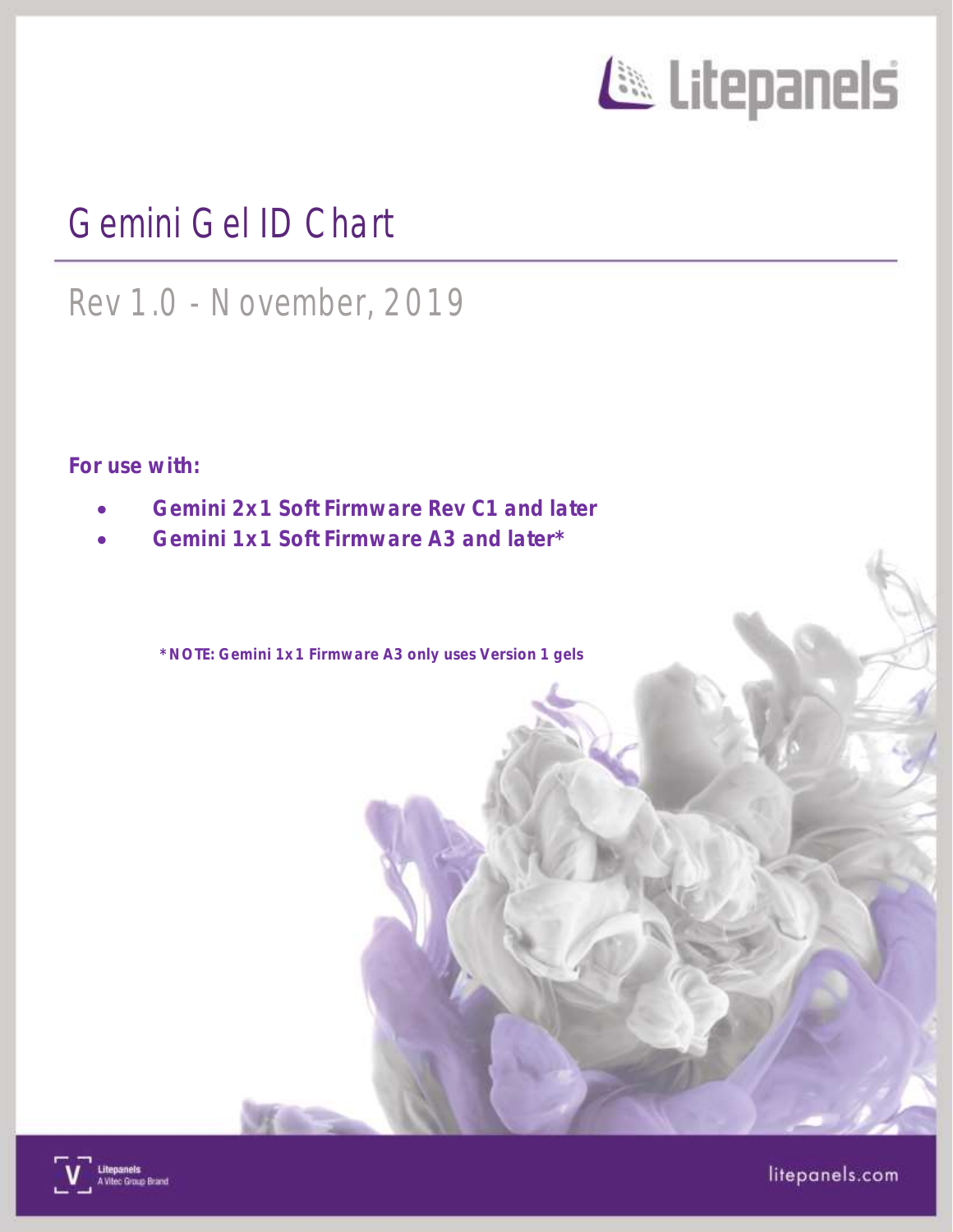### <span id="page-1-0"></span>**Contents**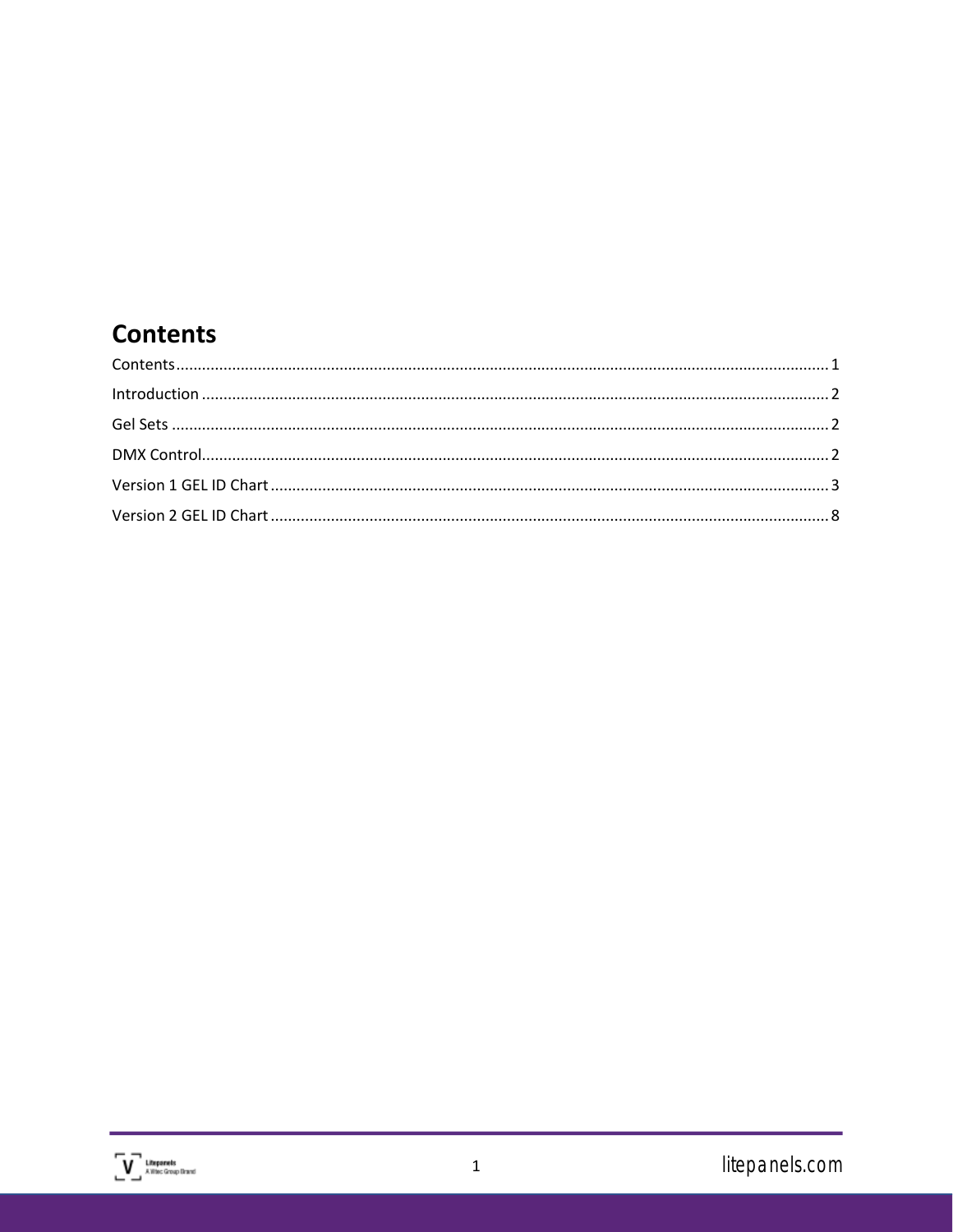#### <span id="page-2-0"></span>**Introduction**

This document references the library of gel simulations available on Gemini 1x1 and Gemini 2x1. There are over 300 industry-standard gels that have been recreated and can be recalled quickly from the onboard interface or via DMX. Each of these gel presets can be selected with a Tungsten or Daylight source, for a total of more than 600 built-in gel colors available. This method mimics the way traditional gels are applied over a standard daylight or tungsten white light source, so you can get the look being called for – exactly right, every time.

#### <span id="page-2-1"></span>**Gel Sets**

With the release of Gemini 2x1 firmware C1, there are now two gel sets that can be used. These are referred to as 'Version 1' and 'Version 2'.

Version 1 includes the initial set of 54 gel colors that were implemented prior to C1. Version 2 expands the gel set to the total of 600 gel colors.

### <span id="page-2-2"></span>**DMX Control**

Gel selection can be controlled through any DMX connection. For the specifics of DMX configuration, please refer to the *Litepanels Gemini DMX Reference Guide*.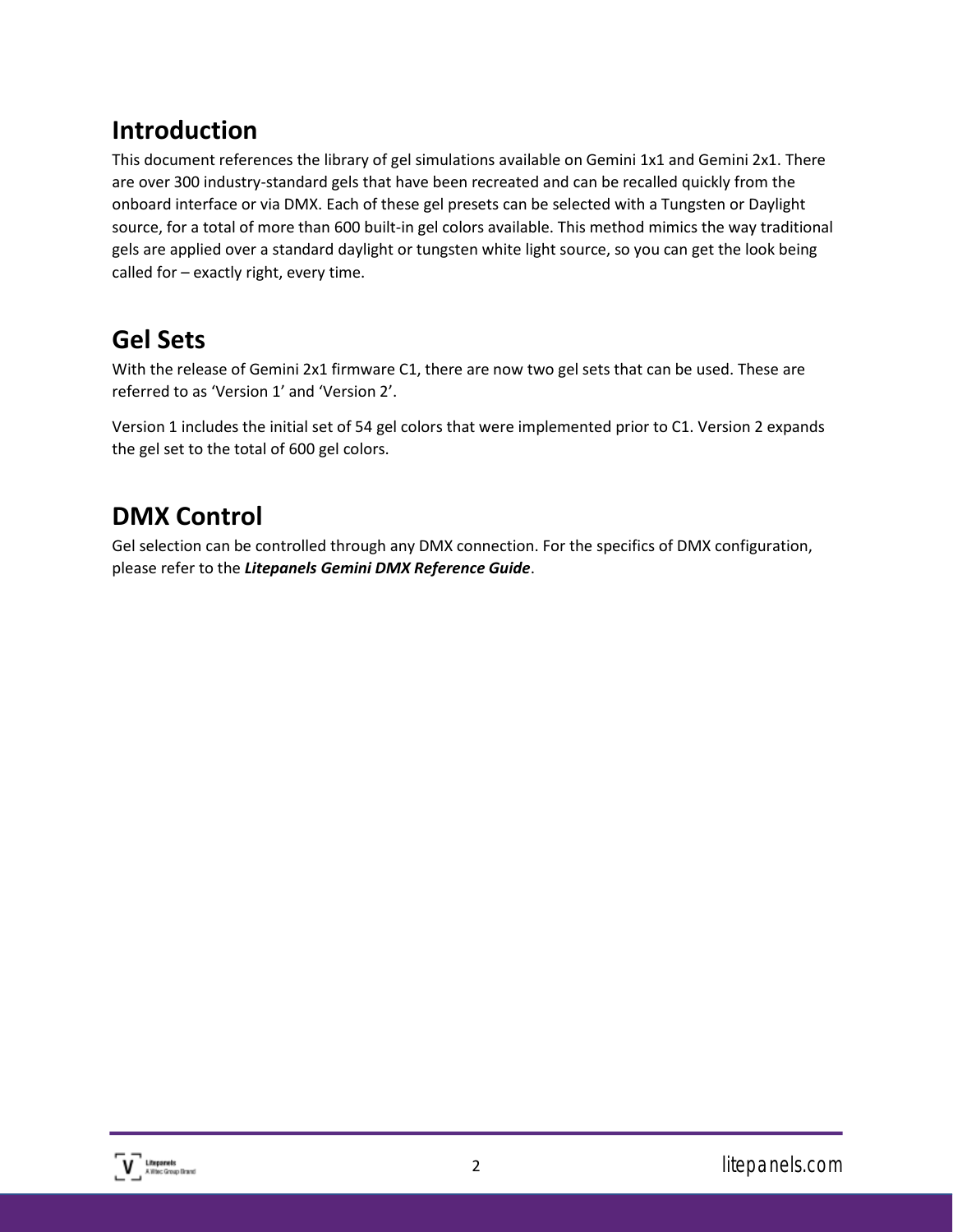### <span id="page-3-0"></span>**Version 1 GEL ID Chart**

| 10's         | 1's            | Gel                               |                            |               |
|--------------|----------------|-----------------------------------|----------------------------|---------------|
| <b>Digit</b> | <b>Digit</b>   | <b>Number</b>                     | <b>Description</b>         | <b>Source</b> |
|              |                | <b>R01</b>                        | <b>Light Bastard Amber</b> | Daylight      |
| 0            | $\mathbf 0$    | <b>R01</b><br>Light Bastard Amber |                            | Tungsten      |
|              |                | R09                               | Pale Amber Gold            | Daylight      |
| 0            | $\mathbf{1}$   | R <sub>09</sub>                   | Pale Amber Gold            | Tungsten      |
|              |                | R <sub>16</sub>                   | Light Amber                | Daylight      |
| $\mathbf 0$  | $\overline{2}$ | R <sub>16</sub>                   | Light Amber                | Tungsten      |
|              |                | R <sub>19</sub>                   | Fire                       | Daylight      |
| 0            | 3              | R <sub>19</sub>                   | Fire                       | Tungsten      |
|              |                | R <sub>20</sub>                   | <b>Medium Amber</b>        | Daylight      |
| 0            | 4              | R <sub>20</sub>                   | <b>Medium Amber</b>        | Tungsten      |
|              |                | R24                               | Scarlet                    | Daylight      |
| $\mathbf 0$  | 5              | R24                               | Scarlet                    | Tungsten      |
|              |                | R26                               | Light Red                  | Daylight      |
| 0            | 6              | R26                               | Light Red                  | Tungsten      |
|              |                | R31<br>Salmon Pink                |                            | Daylight      |
| 0            | $\overline{7}$ | R31                               | <b>Salmon Pink</b>         | Tungsten      |
|              |                | R33                               | No Color Pink              | Daylight      |
| $\mathbf 0$  | 8              | R33                               | No Color Pink              | Tungsten      |
|              |                | R36                               | <b>Medium Pink</b>         | Daylight      |
| 0            | 9<br>R36       |                                   | <b>Medium Pink</b>         | Tungsten      |
|              |                | R40                               | Light Salmon               | Daylight      |
| $\mathbf 1$  | $\pmb{0}$      | R40                               | Light Salmon               | Tungsten      |
|              |                | R42                               | Deep Salmon                | Daylight      |
| $\mathbf{1}$ | $\mathbf{1}$   | R42                               | Deep Salmon                | Tungsten      |

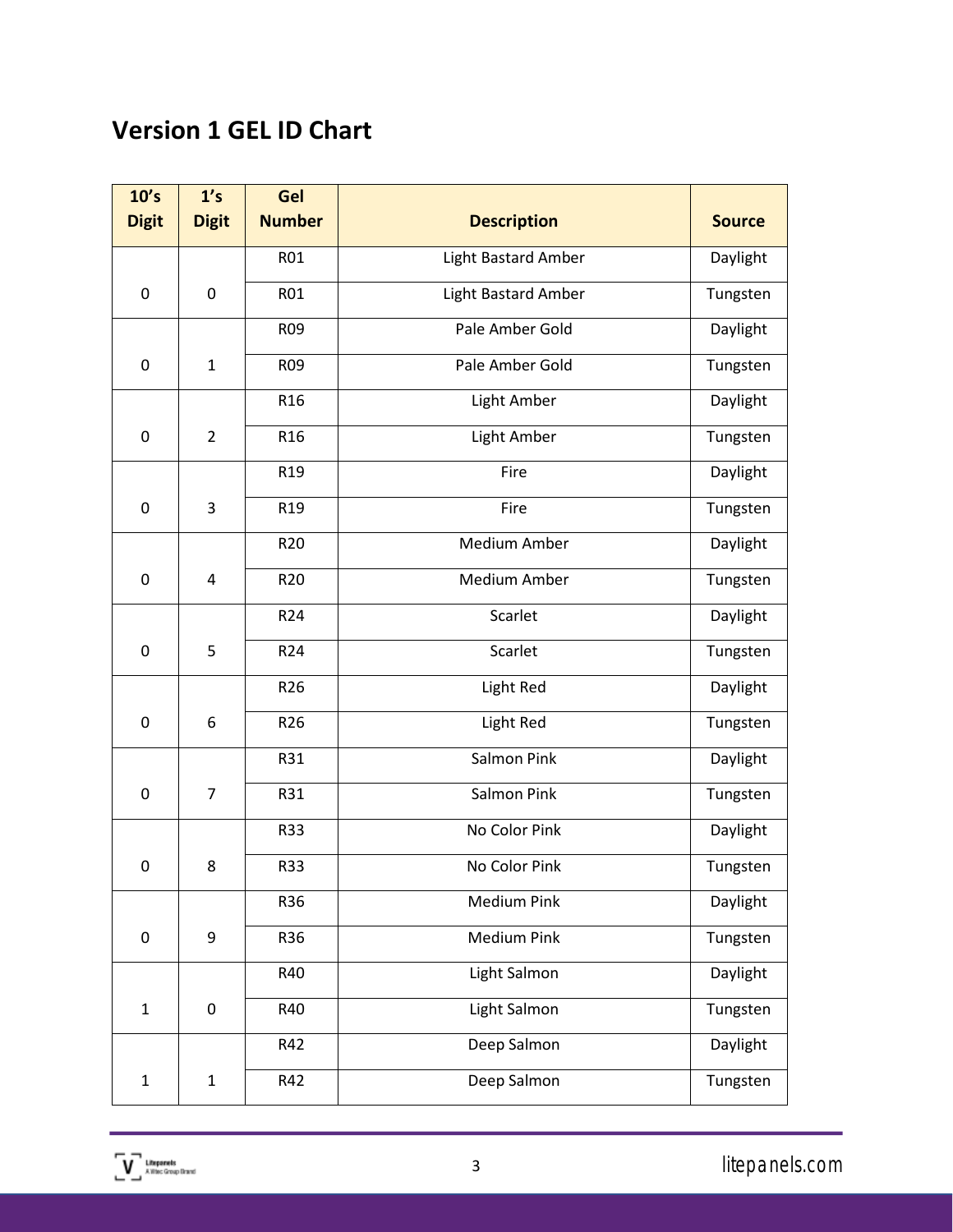| 10's           | 1's              | Gel              |                         |               |
|----------------|------------------|------------------|-------------------------|---------------|
| <b>Digit</b>   | <b>Digit</b>     | <b>Number</b>    | <b>Description</b>      | <b>Source</b> |
|                |                  | R45              | Rose                    | Daylight      |
| $\mathbf{1}$   | $\overline{2}$   | R45              | Rose                    | Tungsten      |
|                |                  | <b>R54</b>       | <b>Special Lavender</b> | Daylight      |
| $\mathbf{1}$   | 3                | <b>R54</b>       | Special Lavender        | Tungsten      |
|                |                  | <b>R57</b>       | Lavender                | Daylight      |
| $\mathbf{1}$   | $\overline{4}$   | <b>R57</b>       | Lavender                | Tungsten      |
|                |                  | <b>R60</b>       | No Color Blue           | Daylight      |
| $\mathbf{1}$   | 5                | R60              | No Color Blue           | Tungsten      |
|                |                  | R63              | Pale Blue               | Daylight      |
| $\mathbf{1}$   | $\boldsymbol{6}$ | R63<br>Pale Blue |                         | Tungsten      |
|                |                  | <b>R65</b>       | Daylight Blue           | Daylight      |
| $\mathbf{1}$   | $\overline{7}$   | <b>R65</b>       | Daylight Blue           |               |
|                |                  | R67              | Light Sky Blue          | Daylight      |
| $\mathbf{1}$   | 8                | R67              | Light Sky Blue          | Tungsten      |
|                |                  | <b>R68</b>       | Parry Sky Blue          | Daylight      |
| $\mathbf{1}$   | 9                | <b>R68</b>       | Parry Sky Blue          | Tungsten      |
|                |                  | R70              | Nile Blue               | Daylight      |
| $\overline{2}$ | $\mathbf 0$      | R70              | Nile Blue               | Tungsten      |
|                |                  | R76              | Light Green Blue        | Daylight      |
| $\overline{2}$ | $\mathbf 1$      | R76              | Light Green Blue        | Tungsten      |
|                |                  | R77              | <b>Green Blue</b>       | Daylight      |
| $\overline{2}$ | $\overline{2}$   | R77              | Green Blue              | Tungsten      |
|                |                  | <b>R80</b>       | <b>Primary Blue</b>     | Daylight      |
| $\overline{2}$ | 3                | R80              | <b>Primary Blue</b>     | Tungsten      |
|                |                  | <b>R85</b>       | Deep Blue               | Daylight      |
| $\overline{2}$ | 4                | <b>R85</b>       | Deep Blue               | Tungsten      |

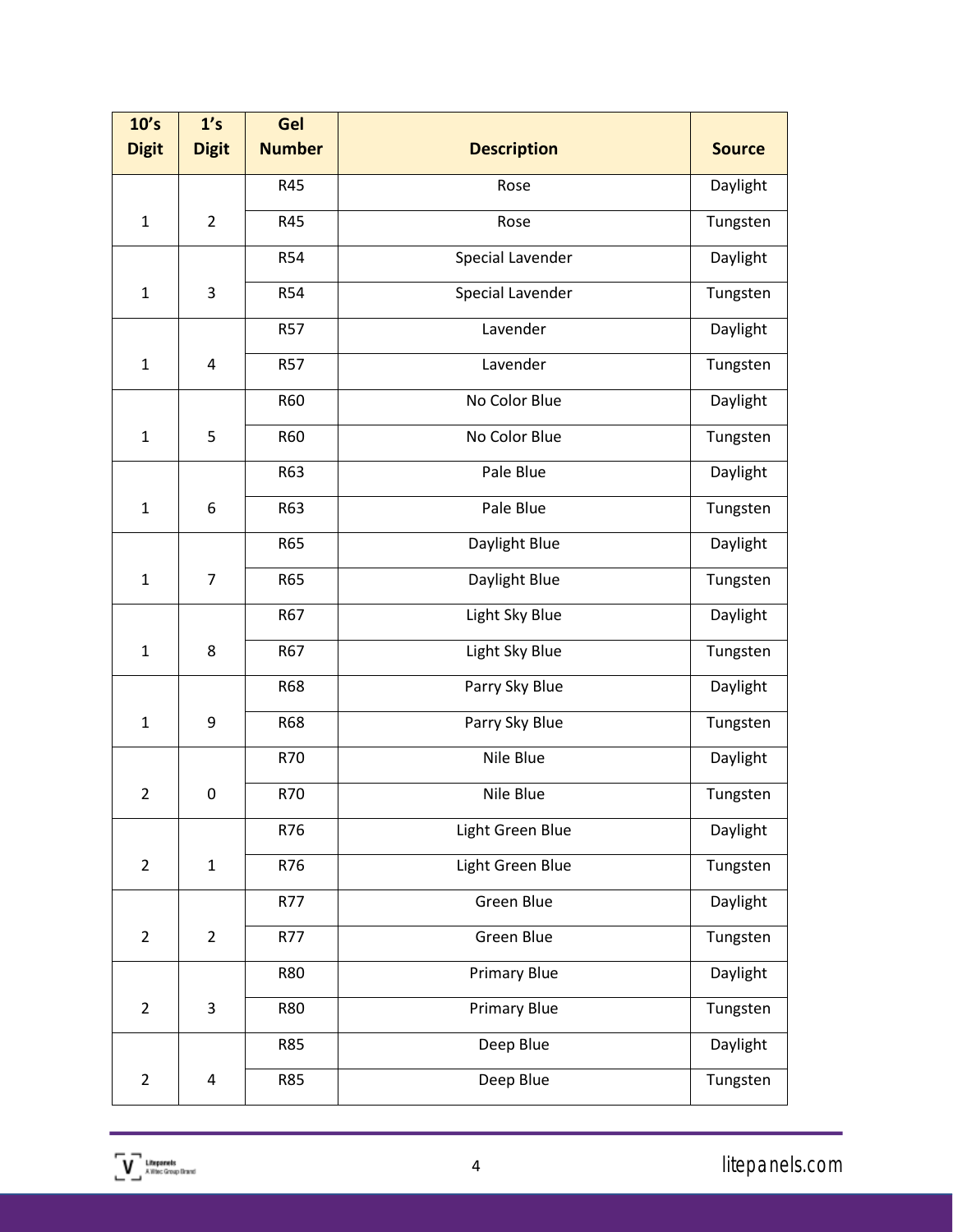| 10's                      | 1's                     | Gel              |                    |               |  |  |
|---------------------------|-------------------------|------------------|--------------------|---------------|--|--|
| <b>Digit</b>              | <b>Digit</b>            | <b>Number</b>    | <b>Description</b> | <b>Source</b> |  |  |
|                           |                         | R86              | Pea Green          | Daylight      |  |  |
| $\overline{2}$            | 5                       | R86              | Pea Green          | Tungsten      |  |  |
|                           |                         | R89              | Moss Green         | Daylight      |  |  |
| $\overline{2}$            | 6                       | <b>R89</b>       | Moss Green         | Tungsten      |  |  |
|                           |                         | R90              | Dark Yellow Green  | Daylight      |  |  |
| $\overline{2}$            | $\overline{7}$          | R90              | Dark Yellow Green  | Tungsten      |  |  |
|                           |                         | <b>R95</b>       | Medium Blue Green  | Daylight      |  |  |
| $\overline{2}$            | 8                       | <b>R95</b>       | Medium Blue Green  | Tungsten      |  |  |
|                           |                         | R99              | Chocolate          | Daylight      |  |  |
| $\overline{2}$            | 9                       | R99<br>Chocolate |                    | Tungsten      |  |  |
|                           |                         | R355             | Pale Violet        | Daylight      |  |  |
| 3                         | $\mathbf 0$             | R355             | Pale Violet        | Tungsten      |  |  |
|                           |                         | R3202            | <b>Full CTB</b>    | Daylight      |  |  |
| 3                         | $\mathbf{1}$            | R3202            | <b>Full CTB</b>    | Tungsten      |  |  |
|                           |                         | R3204            | $1/2$ CTB          |               |  |  |
| 3                         | $\overline{2}$          | R3204            | $1/2$ CTB          | Tungsten      |  |  |
|                           |                         | R3208            | $1/4$ CTB          | Daylight      |  |  |
| 3                         | 3                       | R3208            | $1/4$ CTB          | Tungsten      |  |  |
|                           |                         | R3304            | Tough Plusgreen    | Daylight      |  |  |
| 3                         | $\overline{\mathbf{4}}$ | R3304            | Tough Plusgreen    | Tungsten      |  |  |
|                           |                         | R3407            | <b>CTO</b>         | Daylight      |  |  |
| 3                         | 5                       | R3407            | <b>CTO</b>         | Tungsten      |  |  |
|                           |                         | R3408            | 1/2 CTO            | Daylight      |  |  |
| $\ensuremath{\mathsf{3}}$ | 6                       | R3408            | 1/2 CTO            | Tungsten      |  |  |
|                           |                         | R3409            | 1/4 CTO            | Daylight      |  |  |
| $\ensuremath{\mathsf{3}}$ | $\overline{7}$          | R3409            | 1/4 CTO            | Tungsten      |  |  |

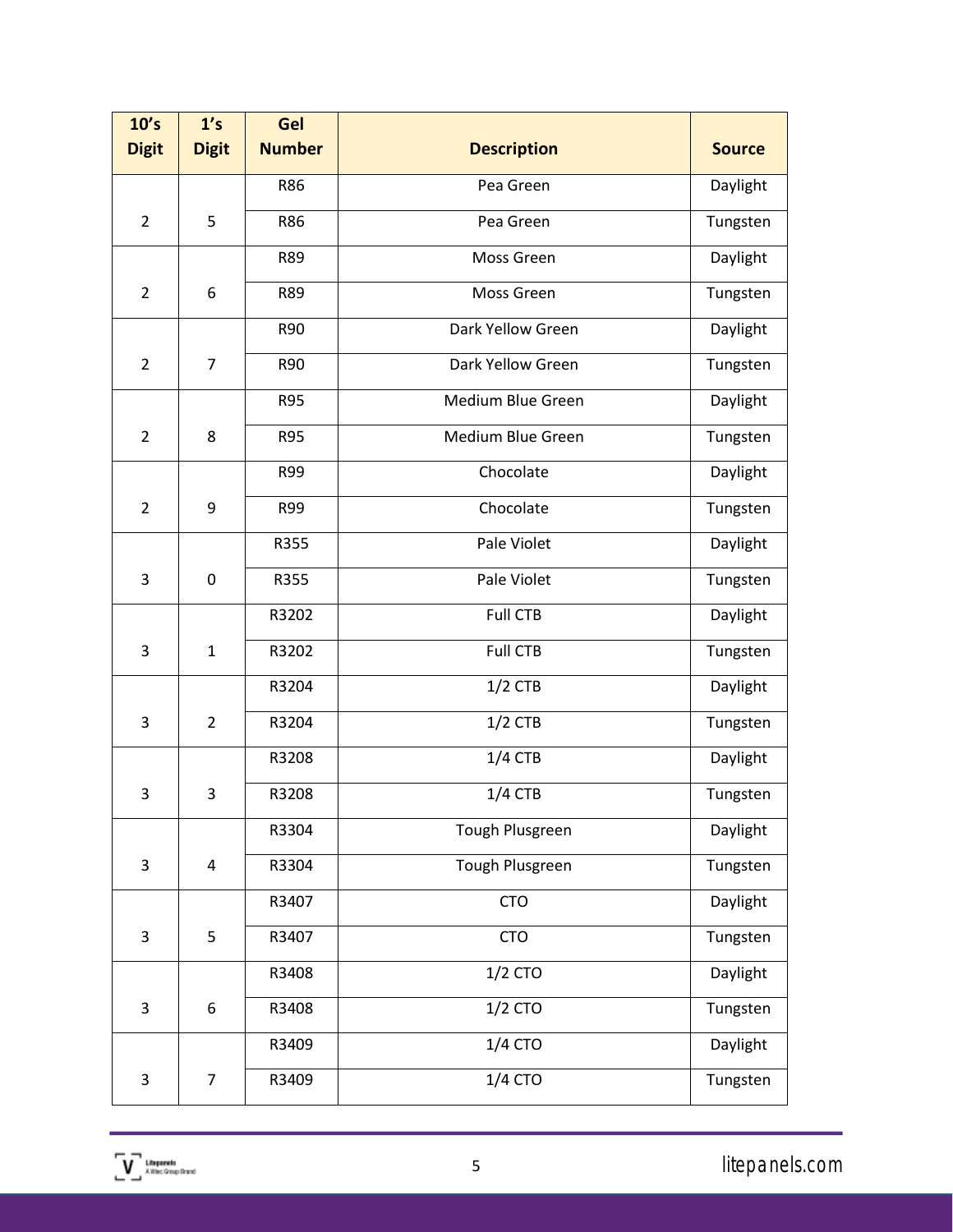| 10's<br><b>Digit</b> | 1's<br><b>Digit</b> | Gel<br><b>Number</b> | <b>Description</b>      | <b>Source</b> |
|----------------------|---------------------|----------------------|-------------------------|---------------|
|                      |                     |                      |                         |               |
|                      |                     | R4330                | 30 Cyan                 | Daylight      |
| 3                    | 8                   | R4330                | 30 Cyan                 | Tungsten      |
|                      |                     | R4360                | 60 Cyan                 | Daylight      |
| 3                    | 9                   | R4360                | 60 Cyan                 | Tungsten      |
|                      |                     | R4390                | 90 Cyan                 | Daylight      |
| 4                    | $\mathbf 0$         | R4390                | 90 Cyan                 | Tungsten      |
|                      |                     | 71                   | <b>Tokyo Blue</b>       | Daylight      |
| $\overline{4}$       | $\mathbf{1}$        | 71                   | Tokyo Blue              | Tungsten      |
|                      |                     | 103                  | Straw                   | Daylight      |
| 4                    | $\overline{2}$      | 103                  | Straw                   | Tungsten      |
|                      |                     | 116                  | Medium Blue-Green       | Daylight      |
| 4                    | 3                   | 116                  | Medium Blue-Green       | Tungsten      |
|                      |                     | 147<br>Apricot       |                         | Daylight      |
| $\overline{4}$       | 4                   | 147                  | Apricot                 | Tungsten      |
|                      |                     | 713                  | J. Winter Blue          |               |
| 4                    | 5                   | 713                  | J. Winter Blue          | Tungsten      |
|                      |                     | E213                 | White Flame Green       | Daylight      |
| 4                    | 6                   | E213                 | White Flame Green       | Tungsten      |
|                      |                     | E730                 | Liberty Green           | Daylight      |
| 4                    | $\overline{7}$      | E730                 | Liberty Green           | Tungsten      |
|                      |                     | R3150                | <b>Industrial Vapor</b> | Daylight      |
| 4                    | 8                   | R3150                | <b>Industrial Vapor</b> | Tungsten      |
|                      |                     | R3152                | Urban Vapor             | Daylight      |
| $\pmb{4}$            | 9                   | R3152                | Urban Vapor             | Tungsten      |
|                      |                     | 650                  | <b>Industry Sodium</b>  | Daylight      |
| 5                    | $\pmb{0}$           | 650                  | <b>Industry Sodium</b>  | Tungsten      |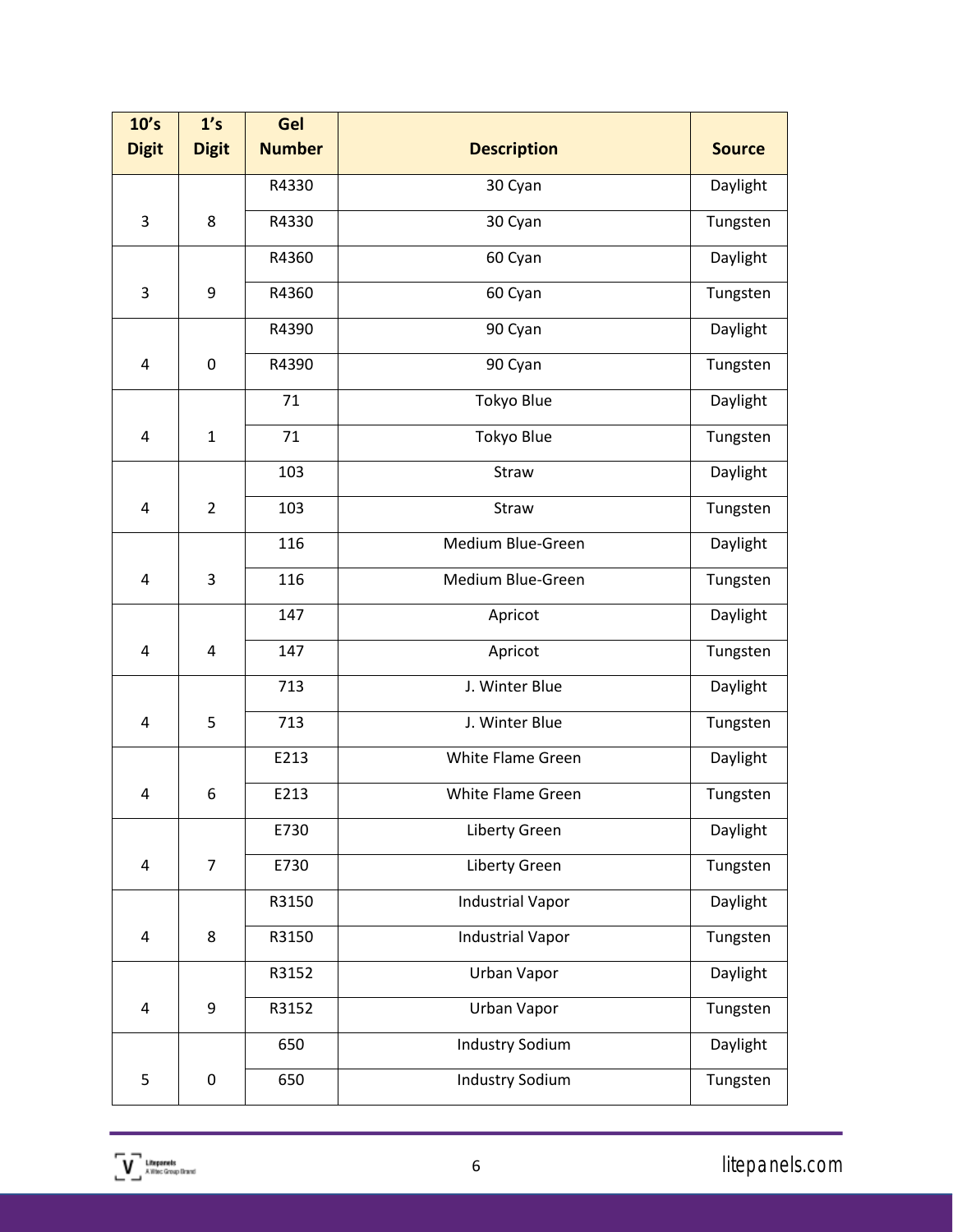| 10's<br><b>Digit</b> | 1's<br><b>Digit</b> | Gel<br><b>Number</b> | <b>Description</b>    | <b>Source</b> |
|----------------------|---------------------|----------------------|-----------------------|---------------|
|                      |                     | 651                  | HI Sodium             | Daylight      |
| 5                    | $\mathbf{1}$        | 651                  | HI Sodium             | Tungsten      |
|                      |                     | 652                  | Urban Sodium          | Daylight      |
| 5                    | $\mathcal{P}$       | 652                  | Urban Sodium          | Tungsten      |
|                      |                     | 653                  | LO Sodium             | Daylight      |
| 5                    | 3                   | 653                  | LO Sodium             | Tungsten      |
|                      |                     | 740                  | Aurora Borealis Green | Daylight      |
| 5                    | 4                   | 740                  | Aurora Borealis Green | Tungsten      |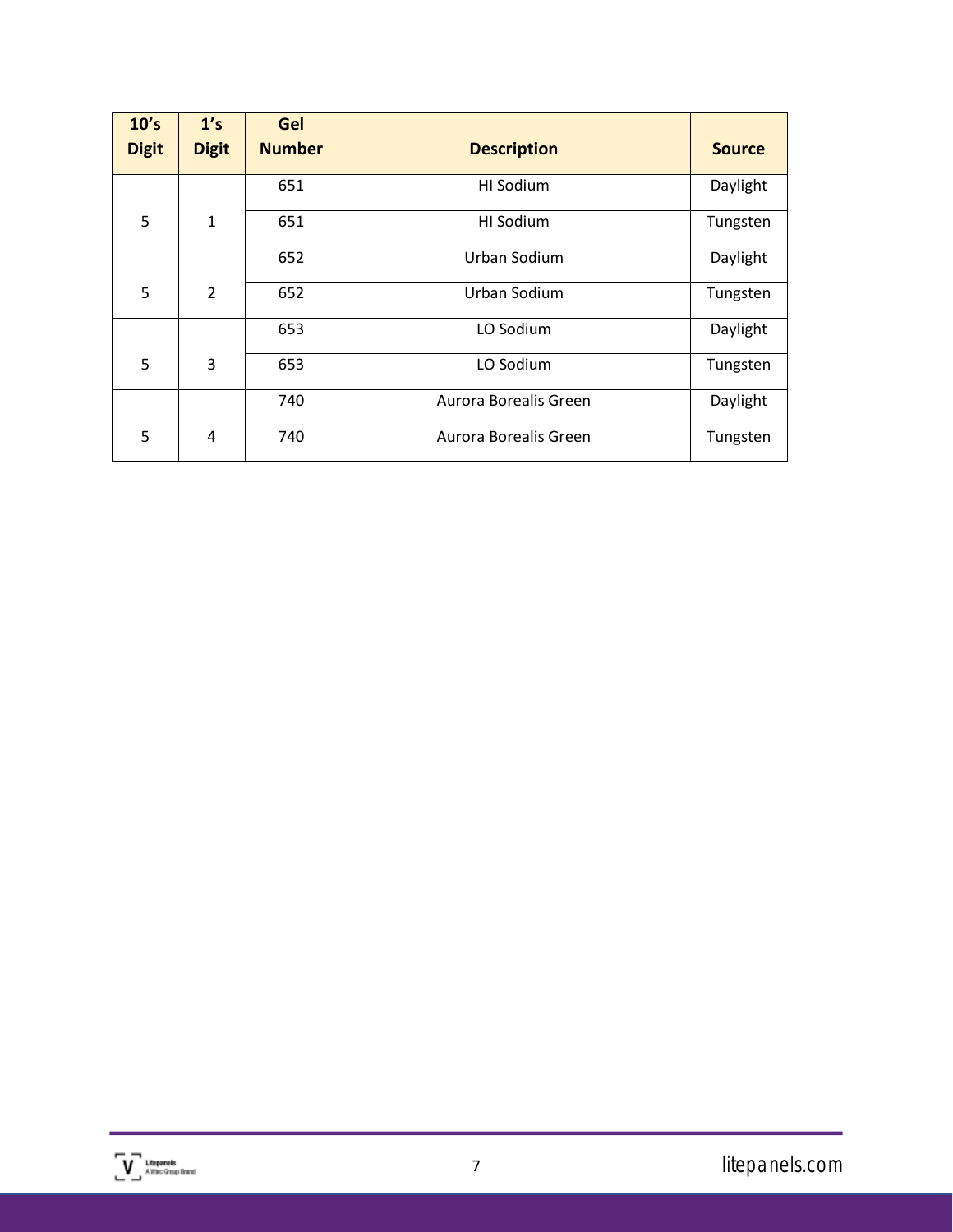## <span id="page-8-0"></span>**Version 2 GEL ID Chart**

| <b>DMX</b><br><b>START</b> | <b>DMX</b><br><b>END</b> | <b>Type</b>           | <b>Category</b> | Gel<br><b>Number</b> | <b>Description</b>    | <b>Source</b> |
|----------------------------|--------------------------|-----------------------|-----------------|----------------------|-----------------------|---------------|
|                            |                          | R Color               |                 | R3202                | <b>Full CTB</b>       | Daylight      |
| 0                          | $\mathbf{1}$             | Correction            | $\mathbf{1}$    | R3202                | <b>Full CTB</b>       | Tungsten      |
|                            |                          | R Color               |                 | R3203                | $3/4$ CTB             | Daylight      |
| $\overline{2}$             | 3                        | Correction            | $\mathbf 1$     | R3203                | $3/4$ CTB             | Tungsten      |
|                            | 5                        | R Color               |                 | R3204                | $1/2$ CTB             | Daylight      |
| 4                          |                          | Correction            | $\mathbf 1$     | R3204                | $1/2$ CTB             | Tungsten      |
| 6                          | $\overline{7}$           | R Color               | $\mathbf{1}$    | R3206                | Third Blue CTB        | Daylight      |
|                            |                          | Correction            |                 | R3206                | Third Blue CTB        | Tungsten      |
| 8                          | 9                        | R Color               | $\mathbf{1}$    | R3208                | $1/4$ CTB             | Daylight      |
|                            |                          | Correction            |                 | R3208                | $1/4$ CTB             | Tungsten      |
| 10                         | 11                       | R Color               | $\mathbf{1}$    | R3216                | Eighth Blue CTB       | Daylight      |
|                            |                          | Correction            |                 | R3216                | Eighth Blue CTB       | Tungsten      |
| 12                         | 13                       | R Color               | $\mathbf{1}$    | R3220                | Double Blue CTB       | Daylight      |
|                            |                          | Correction            |                 | R3220                | Double Blue CTB       | Tungsten      |
| 14                         | 15                       | R Color               | $\mathbf{1}$    | R3304                | Tough +GRN            | Daylight      |
|                            |                          | Correction            |                 | R3304                | Tough +GRN            | Tungsten      |
| 16                         | 17                       | R Color<br>Correction | $\mathbf 1$     | R3407                | RS CTO                | Daylight      |
|                            |                          |                       |                 | R3407                | RS CTO                | Tungsten      |
| 18                         | 19                       | R Color               | $\mathbf{1}$    | R3408                | <b>RS 1/2 CTO</b>     | Daylight      |
|                            |                          | Correction            |                 | R3408                | <b>RS 1/2 CTO</b>     | Tungsten      |
| 20                         | 21                       | R Color               | $\mathbf{1}$    | R3409                | <b>RS 1/4 CTO</b>     | Daylight      |
|                            |                          | Correction            |                 | R3409                | <b>RS 1/4 CTO</b>     | Tungsten      |
| 22                         | 23                       | R Color               | $\mathbf 1$     | R3411                | <b>RS 3/4 CTO</b>     | Daylight      |
|                            |                          | Correction            |                 | R3411                | <b>RS 3/4 CTO</b>     | Tungsten      |
| 24                         | 25                       | R Color               | $\mathbf{1}$    | R3410                | <b>RS 1/8 CTO</b>     | Daylight      |
|                            |                          | Correction            |                 | R3410                | <b>RS 1/8 CTO</b>     | Tungsten      |
| 26                         | 27                       | R Color               | ı               | R3420                | RS Double CTO         | Daylight      |
|                            |                          | Correction            |                 | R3420                | RS Double CTO         | Tungsten      |
| 28                         | 29                       | R Color               | $\mathbf{1}$    | R3441                | Full Straw CTS        | Daylight      |
|                            |                          | Correction            |                 | R3441                | <b>Full Straw CTS</b> | Tungsten      |
| 30                         | 31                       | R Color               | $\mathbf{1}$    | R3442                | Half Straw 1/2 CTS    | Daylight      |
|                            |                          | Correction            |                 | R3442                | Half Straw 1/2 CTS    | Tungsten      |
| 32                         | 33                       | R Color               | $\mathbf 1$     | R3443                | Quarter Straw 1/4 CTS | Daylight      |
|                            |                          | Correction            |                 | R3443                | Quarter Straw 1/4 CTS | Tungsten      |
| 34                         | 35                       | R Color               | $\mathbf 1$     | R3444                | Eighth Straw 1/8 CTS  | Daylight      |
|                            |                          | Correction            |                 | R3444                | Eighth Straw 1/8 CTS  | Tungsten      |

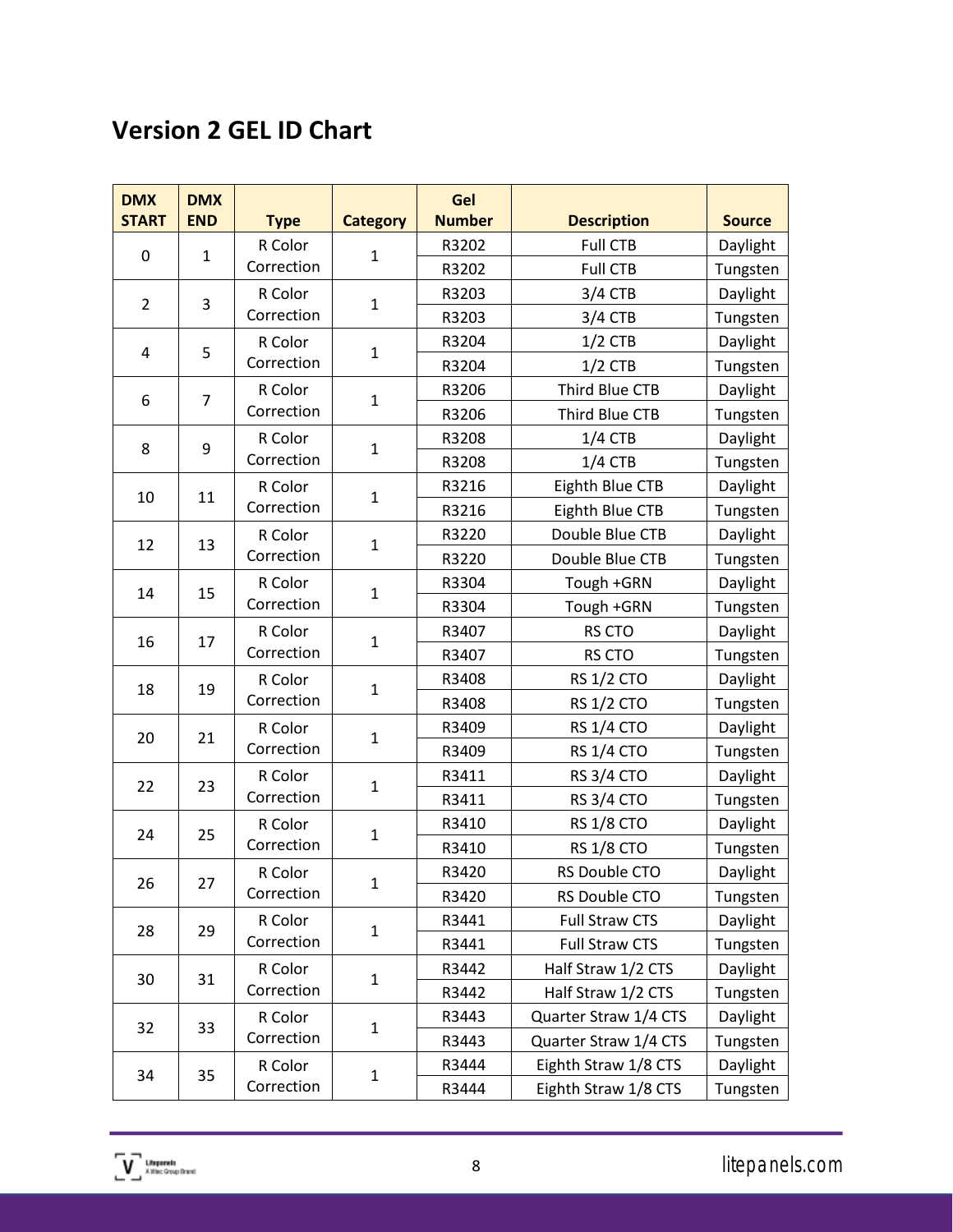| <b>DMX</b><br><b>START</b> | <b>DMX</b><br><b>END</b> | <b>Type</b>           | <b>Category</b> | Gel<br><b>Number</b> | <b>Description</b>      | <b>Source</b> |          |
|----------------------------|--------------------------|-----------------------|-----------------|----------------------|-------------------------|---------------|----------|
|                            |                          | R Color               |                 | R3304                | Full +GRN               | Daylight      |          |
| 36                         | 37                       | Correction            | $\mathbf{1}$    | R3304                | Full +GRN               | Tungsten      |          |
| 38                         | 39                       | R Color               | $\mathbf{1}$    | R3315                | $1/2 + GRN$             | Daylight      |          |
|                            |                          | Correction            |                 | R3315                | $1/2 + GRN$             | Tungsten      |          |
|                            | 41                       | R Color               | $\mathbf{1}$    | R3316                | $1/4 + GRN$             | Daylight      |          |
| 40                         |                          | Correction            |                 | R3316                | $1/4 + GRN$             | Tungsten      |          |
| 42                         | 43                       | R Color               | $\mathbf{1}$    | R3317                | $1/8 + GRN$             | Daylight      |          |
|                            |                          | Correction            |                 | R3317                | $1/8 + GRN$             | Tungsten      |          |
| 44                         | 45                       | R Color               | $\mathbf{1}$    | R3308                | -GRN                    | Daylight      |          |
|                            |                          | Correction            |                 | R3308                | -GRN                    | Tungsten      |          |
|                            |                          | R Color               | $\mathbf{1}$    | R3309                | $3/4 - GRN$             | Daylight      |          |
| 46                         | 47                       | Correction            |                 | R3309                | $3/4 - GRN$             | Tungsten      |          |
| 48                         |                          | R Color               | $\mathbf{1}$    | R3313                | $1/2$ -GRN              | Daylight      |          |
|                            | 49                       | Correction            |                 | R3313                | $1/2$ -GRN              | Tungsten      |          |
| 50                         | 51                       | R Color<br>Correction |                 |                      | R3314                   | $1/4 - GRN$   | Daylight |
|                            |                          |                       | $\mathbf{1}$    | R3314                | $1/4 - GRN$             | Tungsten      |          |
|                            | 53                       | R Color               |                 | R3318                | $1/8$ -GRN              | Daylight      |          |
| 52                         |                          | Correction            | $\mathbf 1$     | R3318                | $1/8$ -GRN              | Tungsten      |          |
| 54                         | 55                       | R Color               | $\mathbf{1}$    | R3310                | Fluorofilter            | Daylight      |          |
|                            |                          | Correction            |                 | R3310                | Fluorofilter            | Tungsten      |          |
| 56                         | 57                       | R Color               | $\mathbf{1}$    | R3107                | Y1                      | Daylight      |          |
|                            |                          | Correction            |                 | R3107                | Y1                      | Tungsten      |          |
|                            | 59                       | R Color               | $\mathbf{1}$    | R3134                | MT 54                   | Daylight      |          |
| 58                         |                          | Correction            |                 | R3134                | <b>MT 54</b>            | Tungsten      |          |
|                            | 61                       | R Color               | $\mathbf{1}$    | R3106                | <b>MTY</b>              | Daylight      |          |
| 60                         |                          | Correction            |                 | R3106                | <b>MTY</b>              | Tungsten      |          |
|                            |                          | R Color               |                 | R3102                | MT <sub>2</sub>         | Daylight      |          |
| 62                         | 63                       | Correction            | 1               | R3102                | MT <sub>2</sub>         | Tungsten      |          |
|                            |                          | R Color               |                 | R3150                | <b>Industrial Vapor</b> | Daylight      |          |
| 64                         | 65                       | Correction            | $\mathbf{1}$    | R3150                | <b>Industrial Vapor</b> | Tungsten      |          |
|                            |                          | R Color               |                 | R3152                | Urban Vapor             | Daylight      |          |
| 66                         | 67                       | Correction            | $\mathbf{1}$    | R3152                | Urban Vapor             | Tungsten      |          |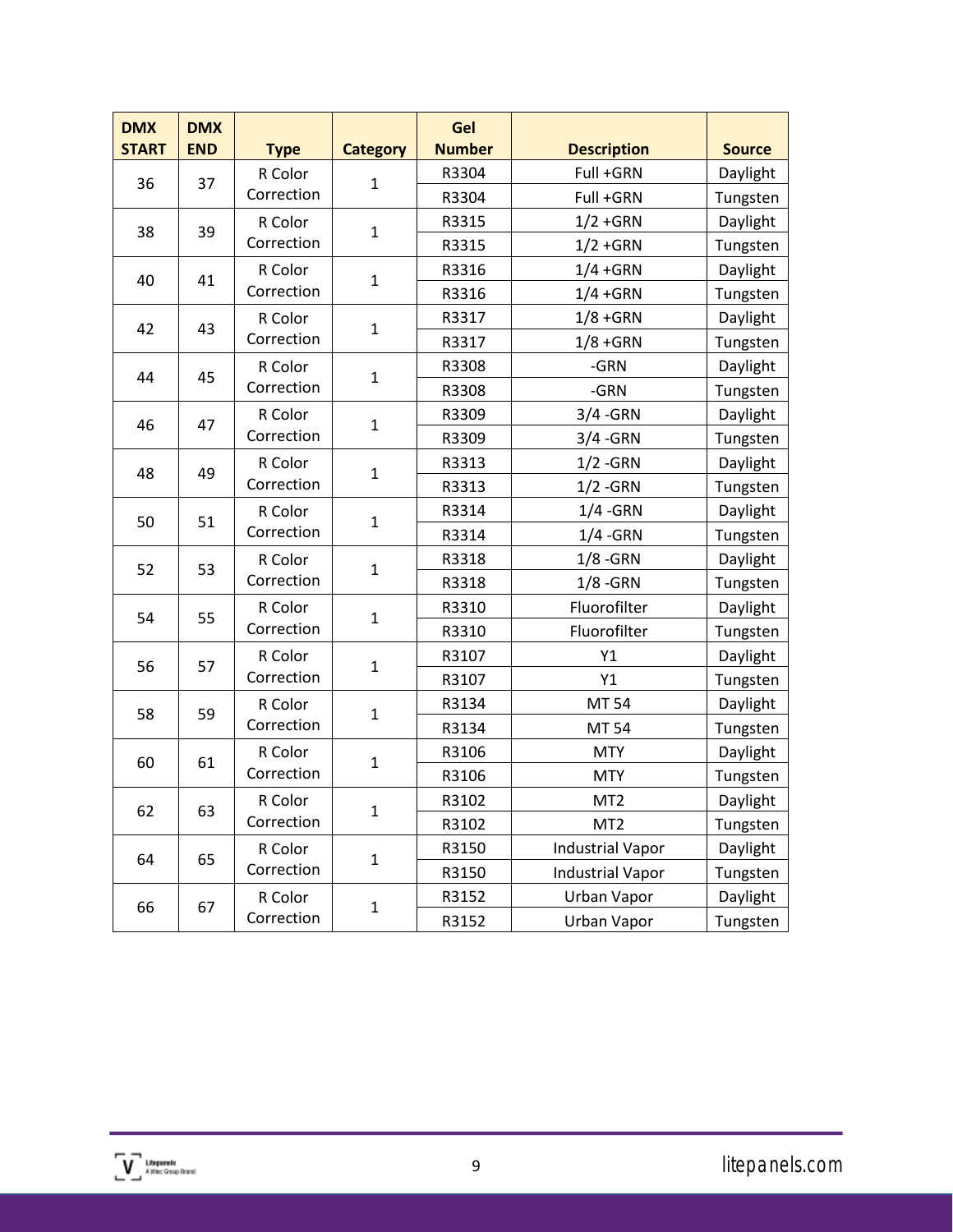| <b>DMX</b>     | <b>DMX</b>     |                                 |                 | Gel            |                    |               |          |
|----------------|----------------|---------------------------------|-----------------|----------------|--------------------|---------------|----------|
| <b>START</b>   | <b>END</b>     | <b>Type</b>                     | <b>Category</b> | <b>Number</b>  | <b>Description</b> | <b>Source</b> |          |
| 0              | $\mathbf{1}$   | R Color                         | $\overline{2}$  | R4215          | 15 Blue            | Daylight      |          |
|                |                | <b>Filters</b>                  |                 | R4215          | 15 Blue            | Tungsten      |          |
| $\overline{2}$ | 3              | R Color                         | $\overline{2}$  | R4230          | 30 Blue            | Daylight      |          |
|                |                | <b>Filters</b>                  |                 | R4230          | 30 Blue            | Tungsten      |          |
| 4              | 5              | R Color                         | $\overline{2}$  | R4260          | 60 Blue            | Daylight      |          |
|                |                | <b>Filters</b>                  |                 | R4260          | 60 Blue            | Tungsten      |          |
| 6              | $\overline{7}$ | R Color                         | $\overline{2}$  | R4290          | 90 Blue            | Daylight      |          |
|                |                | <b>Filters</b>                  |                 | R4290          | 90 Blue            | Tungsten      |          |
| 8              | 9              | R Color                         | $\overline{2}$  | R4307          | 7.5 Cyan           | Daylight      |          |
|                |                | <b>Filters</b>                  |                 | R4307          | 7.5 Cyan           | Tungsten      |          |
| 10             | 11             | R Color                         | $\overline{2}$  | R4315          | 15 Cyan            | Daylight      |          |
|                |                | <b>Filters</b>                  |                 | R4315          | 15 Cyan            | Tungsten      |          |
| 12             | 13             | R Color                         | $\overline{2}$  | R4330          | 30 Cyan            | Daylight      |          |
|                |                | Filters                         |                 | R4330          | 30 Cyan            | Tungsten      |          |
| 14             | 15             | R Color                         | $\overline{2}$  | R4360          | 60 Cyan            | Daylight      |          |
|                |                | <b>Filters</b>                  |                 | R4360          | 60 Cyan            | Tungsten      |          |
| 16             | 17             | R Color                         | $\overline{2}$  | R4390          | 90 Cyan            | Daylight      |          |
|                |                | <b>Filters</b>                  |                 | R4390          | 90 Cyan            | Tungsten      |          |
| 18             | 19             | R Color                         |                 | $\overline{2}$ | R4415              | 15 Green      | Daylight |
|                |                | <b>Filters</b>                  |                 | R4415          | 15 Green           | Tungsten      |          |
| 20             |                | R Color<br>21<br><b>Filters</b> | $\overline{2}$  | R4430          | 30 Green           | Daylight      |          |
|                |                |                                 |                 | R4430          | 30 Green           | Tungsten      |          |
|                | 23             | R Color                         | $\overline{2}$  | R4460          | 60 Green           | Daylight      |          |
| 22             |                | <b>Filters</b>                  |                 | R4460          | 60 Green           | Tungsten      |          |
|                |                | R Color                         | $\overline{2}$  | R4490          | 90 Green           | Daylight      |          |
| 24             | 25             | Filters                         |                 | R4490          | 90 Green           | Tungsten      |          |
|                |                | R Color                         |                 | R4515          | 15 Yellow          | Daylight      |          |
| 26             | 27             | <b>Filters</b>                  | 2               | R4515          | 15 Yellow          | Tungsten      |          |
|                |                | R Color                         |                 | R4530          | 30 Yellow          | Daylight      |          |
| 28             | 29             | Filters                         | $\overline{2}$  | R4530          | 30 Yellow          | Tungsten      |          |
|                |                | R Color                         |                 | R4560          | 60 Yellow          | Daylight      |          |
| 30             | 31             | <b>Filters</b>                  | $\overline{2}$  | R4560          | 60 Yellow          | Tungsten      |          |
|                |                | R Color                         |                 | R4590          | 90 Yellow          | Daylight      |          |
| 32             | 33             | <b>Filters</b>                  | $\overline{2}$  | R4590          | 90 Yellow          | Tungsten      |          |
|                |                | R Color                         |                 | R4615          | 15 Red             | Daylight      |          |
| 34             | 35             | Filters                         | $\overline{2}$  | R4615          | 15 Red             | Tungsten      |          |
|                |                | R Color                         |                 | R4630          | 30 Red             | Daylight      |          |
| 36             | 37             | <b>Filters</b>                  | $\overline{2}$  | R4630          | 30 Red             | Tungsten      |          |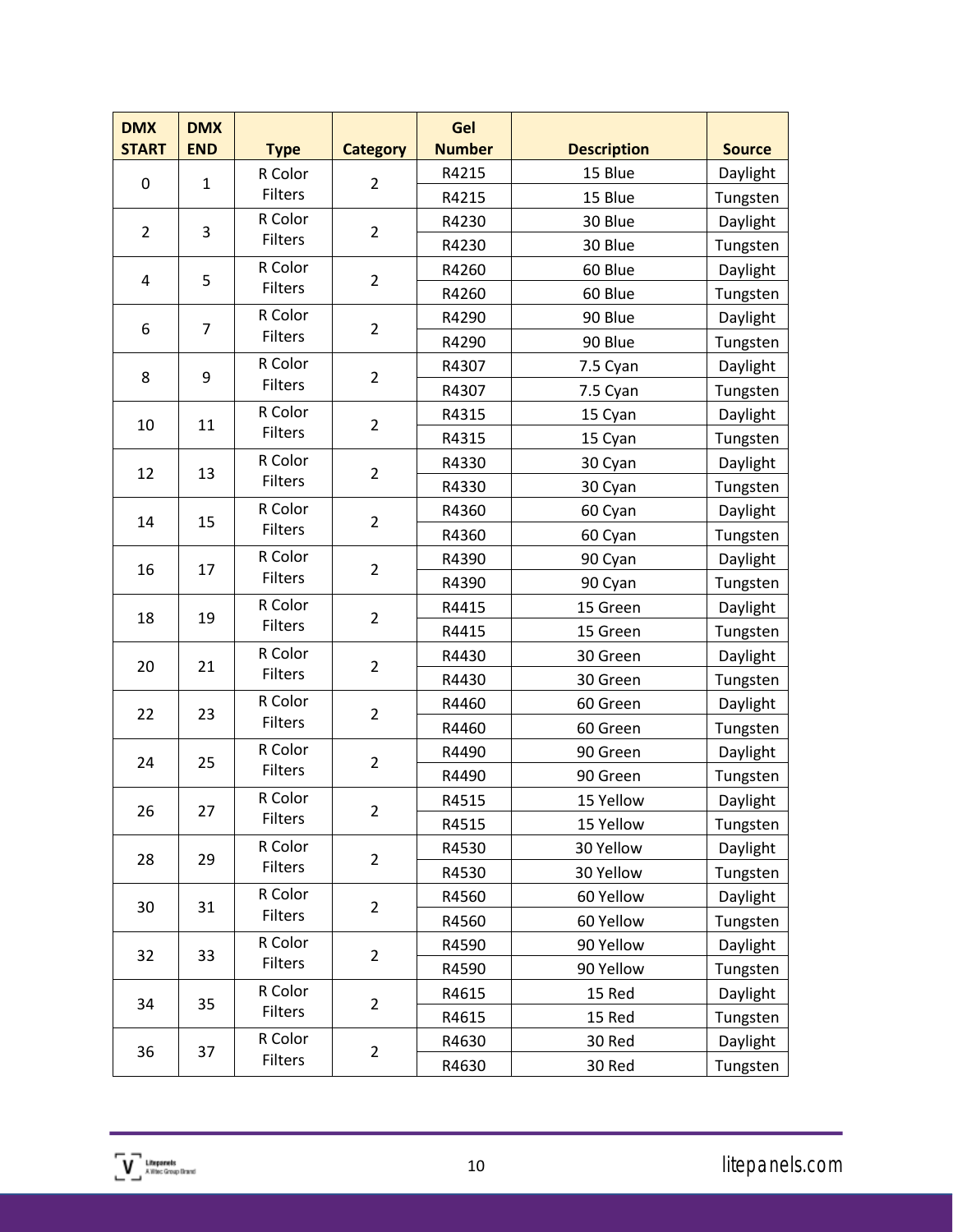| <b>DMX</b>   | <b>DMX</b>   |                           |                 | Gel                  |                    |                             |          |
|--------------|--------------|---------------------------|-----------------|----------------------|--------------------|-----------------------------|----------|
| <b>START</b> | <b>END</b>   | <b>Type</b><br>$R$ Color  | <b>Category</b> | <b>Number</b>        | <b>Description</b> | <b>Source</b>               |          |
| 38           | 39           | Filters                   | $\overline{2}$  | R4660                | 60 Red             | Daylight                    |          |
|              |              | R Color                   |                 | R4660                | 60 Red             | Tungsten                    |          |
| 40           | 41           | Filters                   | $\overline{2}$  | R4690                | 90 Red             | Daylight                    |          |
|              |              |                           |                 | R4690                | 90 Red             | Tungsten                    |          |
| 42           | 43           | R Color<br>Filters        | $\overline{2}$  | R4715                | 15 Magenta         | Daylight                    |          |
|              |              |                           |                 | R4715                | 15 Magenta         | Tungsten                    |          |
| 44           | 45           | R Color<br>Filters        | $\overline{2}$  | R4730                | 30 Magenta         | Daylight                    |          |
|              |              |                           |                 | R4730                | 30 Magenta         | Tungsten                    |          |
| 46           | 47           | R Color                   | $\overline{2}$  | R4760                | 60 Magenta         | Daylight                    |          |
|              |              | <b>Filters</b>            |                 | R4760                | 60 Magenta         | Tungsten                    |          |
| 48           | 49           | R Color                   | $\overline{2}$  | R4790                | 90 Magenta         | Daylight                    |          |
|              |              | Filters                   |                 | R4790                | 90 Magenta         | Tungsten                    |          |
| 50           |              | R Color<br>51<br>Filters  | $\overline{2}$  | R4815                | 15 Pink            | Daylight                    |          |
|              |              |                           |                 | R4815                | 15 Pink            | Tungsten                    |          |
| 52           | 53           | R Color<br><b>Filters</b> |                 | $\overline{2}$       | R4830              | 30 Pink                     | Daylight |
|              |              |                           |                 | R4830                | 30 Pink            | Tungsten                    |          |
| 54           | 55           | R Color                   | $\overline{2}$  | R4860                | 60 Pink            | Daylight                    |          |
|              |              | Filters                   |                 | R4860                | 60 Pink            | Tungsten                    |          |
| 56           | 57           | R Color                   | $\overline{2}$  | R4890                | 90 Pink            | Daylight                    |          |
|              |              | Filters                   |                 | R4890                | 90 Pink            | Tungsten                    |          |
| 58           | 59           | R Color                   | $\overline{2}$  | R4915                | 15 Lavender        | Daylight                    |          |
|              |              | <b>Filters</b>            |                 | R4915                | 15 Lavender        | Tungsten                    |          |
|              |              | R Color                   | $\overline{2}$  | R4930                | 30 Lavender        | Daylight                    |          |
| 60           | 61           | Filters                   |                 | R4930                | 30 Lavender        | Tungsten                    |          |
|              |              | R Color                   |                 | R4960                | 60 Lavender        | Daylight                    |          |
| 62           | 63           | Filters                   | $\overline{2}$  | R4960                | 60 Lavender        | Tungsten                    |          |
|              |              | R Color                   |                 | R4990                | 90 Lavender        | Daylight                    |          |
| 64           | 65           | Filters                   | $\overline{2}$  | R4990                | 90 Lavender        | Tungsten                    |          |
|              |              |                           |                 |                      |                    |                             |          |
|              |              | R 2000                    |                 | R2001                | Red                | Daylight                    |          |
| $\pmb{0}$    | $\mathbf{1}$ | Series                    | 3               | R2001                | Red                | Tungsten                    |          |
|              |              |                           |                 | $\sim$ $\sim$ $\sim$ |                    | $\sim$ $\sim$ $\sim$ $\sim$ |          |

| 0              | 1 | n zuuu | 3 | 114001 | 11 L U | Daylığın |
|----------------|---|--------|---|--------|--------|----------|
|                |   | Series |   | R2001  | Red    | Tungsten |
| $\overline{2}$ | 3 | R 2000 | 3 | R2002  | Orange | Daylight |
|                |   | Series |   | R2002  | Orange | Tungsten |
|                | 5 | R 2000 | 3 | R2003  | Yellow | Daylight |
| 4              |   | Series |   | R2003  | Yellow | Tungsten |
| 6<br>7         |   | R 2000 |   | R2004  | Green  | Daylight |
|                |   | Series | 3 | R2004  | Green  | Tungsten |
| 8              | 9 | R 2000 | 3 | R2005  | Cyan   | Daylight |
|                |   | Series |   | R2005  | Cyan   | Tungsten |

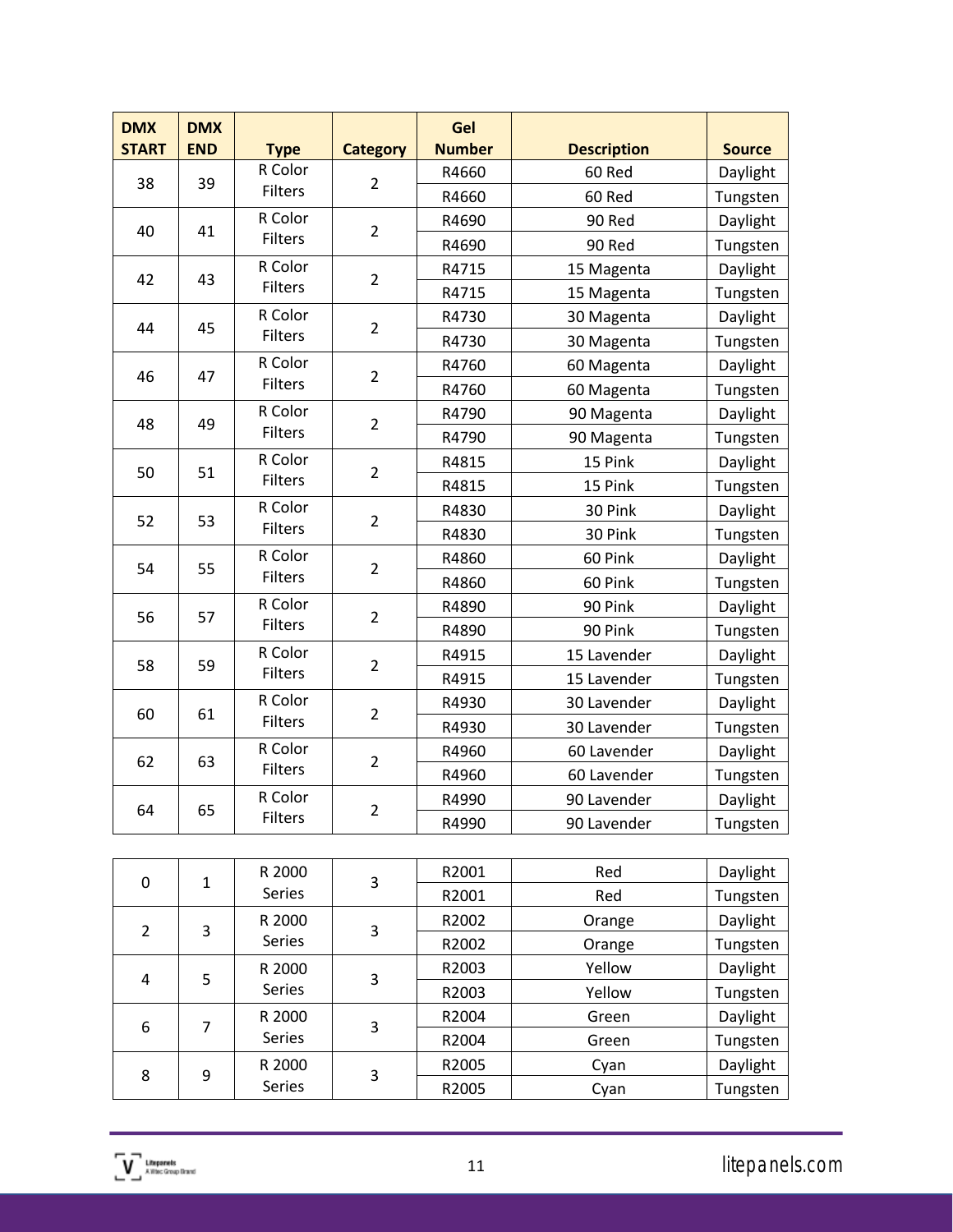| <b>DMX</b><br><b>START</b> | <b>DMX</b><br><b>END</b> |                     |                 | Gel<br><b>Number</b> | <b>Description</b> | <b>Source</b> |
|----------------------------|--------------------------|---------------------|-----------------|----------------------|--------------------|---------------|
|                            |                          | <b>Type</b>         | <b>Category</b> |                      |                    |               |
| 10                         | 11                       | R 2000              | 3               | R2006                | Azure              | Daylight      |
|                            |                          | <b>Series</b>       |                 | R2006                | Azure              | Tungsten      |
| 12                         | 13                       | R 2000              | 3               | R2007                | Blue               | Daylight      |
|                            |                          | <b>Series</b>       |                 | R2007                | Blue               | Tungsten      |
| 14                         | R 2000<br>3              | 15<br><b>Series</b> | R2008           | Indigo               | Daylight           |               |
|                            |                          |                     |                 | R2008                | Indigo             | Tungsten      |
| 16                         | 17                       | R 2000              | 3               | R2009                | Violet             | Daylight      |
|                            |                          | <b>Series</b>       |                 | R2009                | Violet             | Tungsten      |
|                            | 19                       | R 2000              | 3               | R2010                | Magenta            | Daylight      |
| 18                         |                          | <b>Series</b>       |                 | R2010                | Magenta            | Tungsten      |

| 0              | $\mathbf{1}$   | R Cine        | 4                       | <b>R01</b>              | Light Bastard Amber        | Daylight |          |
|----------------|----------------|---------------|-------------------------|-------------------------|----------------------------|----------|----------|
|                |                | <b>Series</b> |                         | <b>R01</b>              | <b>Light Bastard Amber</b> | Tungsten |          |
| $\overline{2}$ | 3              | R Cine        | $\overline{\mathbf{4}}$ | <b>R02</b>              | <b>Bastard Amber</b>       | Daylight |          |
|                |                | Series        |                         | <b>R02</b>              | <b>Bastard Amber</b>       | Tungsten |          |
| 4              | 5              | R Cine        | 4                       | R302                    | Pale Bastard Amber         | Daylight |          |
|                |                | <b>Series</b> |                         | R302                    | Pale Bastard Amber         | Tungsten |          |
| 6              | $\overline{7}$ | R Cine        | $\overline{\mathbf{4}}$ | <b>R06</b>              | No Color Straw             | Daylight |          |
|                |                | Series        |                         | <b>R06</b>              | No Color Straw             | Tungsten |          |
| 8              | 9              | R Cine        | $\overline{\mathbf{4}}$ | <b>R08</b>              | Pale Gold                  | Daylight |          |
|                |                | Series        |                         | <b>R08</b>              | Pale Gold                  | Tungsten |          |
| 10             | 11             | R Cine        | 4                       | <b>R09</b>              | Pale Amber Gold            | Daylight |          |
|                |                | Series        |                         | R <sub>09</sub>         | Pale Amber Gold            | Tungsten |          |
| 12             | 13             | R Cine        | 4                       | R310                    | Daffodil                   | Daylight |          |
|                |                | Series        |                         | R310                    | Daffodil                   | Tungsten |          |
| 14             | 15             | R Cine        |                         | $\overline{\mathbf{4}}$ | R <sub>12</sub>            | Straw    | Daylight |
|                |                | Series        |                         | R <sub>12</sub>         | Straw                      | Tungsten |          |
| 16             | 17             | R Cine        | 4                       | R316                    | Gallo Gold                 | Daylight |          |
|                |                | Series        |                         | R316                    | Gallo Gold                 | Tungsten |          |
| 18             | 19             | R Cine        | 4                       | R <sub>16</sub>         | Light Amber                | Daylight |          |
|                |                | Series        |                         | R <sub>16</sub>         | Light Amber                | Tungsten |          |
| 20             | 21             | R Cine        | $\overline{\mathbf{4}}$ | R <sub>17</sub>         | Light Flame                | Daylight |          |
|                |                | Series        |                         | R17                     | Light Flame                | Tungsten |          |
| 22             | 23             | R Cine        | 4                       | R <sub>18</sub>         | Flame                      | Daylight |          |
|                |                | <b>Series</b> |                         | R <sub>18</sub>         | Flame                      | Tungsten |          |
| 24             | 25             | R Cine        | $\overline{\mathbf{4}}$ | R <sub>19</sub>         | Fire                       | Daylight |          |
|                |                | Series        |                         | R <sub>19</sub>         | Fire                       | Tungsten |          |
| 26             | 27             | R Cine        | $\overline{\mathbf{4}}$ | R318                    | Mayan Sun                  | Daylight |          |
|                |                | Series        |                         | R318                    | Mayan Sun                  | Tungsten |          |
|                |                |               |                         |                         |                            |          |          |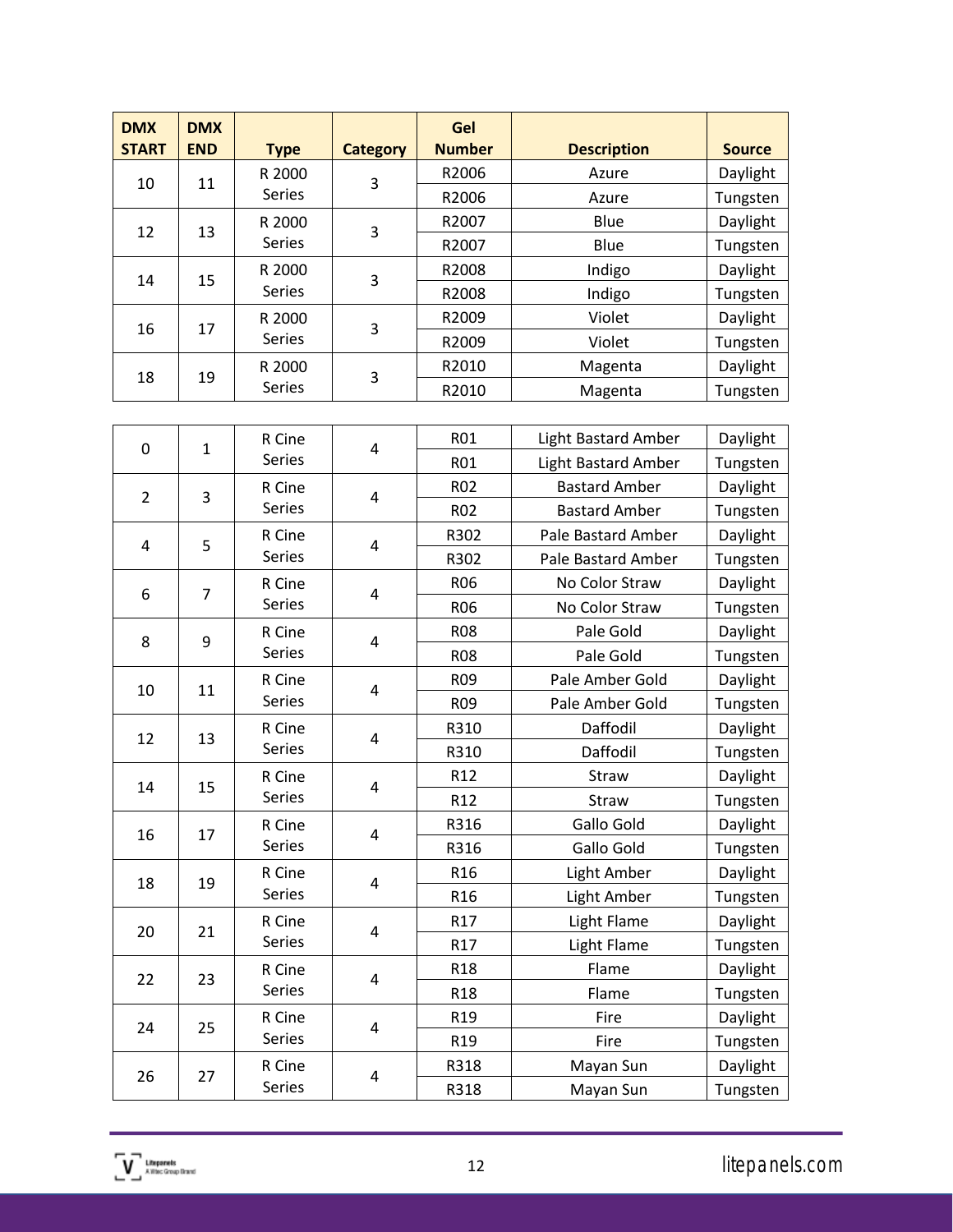| <b>DMX</b><br><b>START</b> | <b>DMX</b><br><b>END</b> | <b>Type</b>   | <b>Category</b> | Gel<br><b>Number</b> | <b>Description</b>   | <b>Source</b> |
|----------------------------|--------------------------|---------------|-----------------|----------------------|----------------------|---------------|
| 28                         | 29                       | R Cine        | 4               | R <sub>20</sub>      | <b>Medium Amber</b>  | Daylight      |
|                            |                          | Series        |                 | R <sub>20</sub>      | <b>Medium Amber</b>  | Tungsten      |
|                            |                          | R Cine        |                 | R21                  | Golden Amber         | Daylight      |
| 30                         | 31                       | Series        | 4               | R21                  | Golden Amber         | Tungsten      |
|                            |                          | R Cine        |                 | R <sub>23</sub>      | Orange               | Daylight      |
| 32                         | 33                       | <b>Series</b> | 4               | R <sub>23</sub>      | Orange               | Tungsten      |
| 34                         | 35                       | R Cine        | 4               | R <sub>24</sub>      | Scarlet              | Daylight      |
|                            |                          | Series        |                 | R <sub>24</sub>      | Scarlet              | Tungsten      |
| 36                         | 37                       | R Cine        | 4               | R <sub>26</sub>      | Light Red            | Daylight      |
|                            |                          | Series        |                 | R <sub>26</sub>      | Light Red            | Tungsten      |
| 38                         | 39                       | R Cine        | 4               | R325                 | Henna Sky            | Daylight      |
|                            |                          | Series        |                 | R325                 | Henna Sky            | Tungsten      |
| 40                         | 41                       | R Cine        | 4               | R333                 | <b>Blush Pink</b>    | Daylight      |
|                            |                          | Series        |                 | R333                 | <b>Blush Pink</b>    | Tungsten      |
| 42                         | 43                       | R Cine        | 4               | R31                  | Salmon Pink          | Daylight      |
|                            |                          | Series        |                 | R31                  | Salmon Pink          | Tungsten      |
|                            | 45                       | R Cine        | 4               | R33                  | No Color Pink        | Daylight      |
| 44                         |                          | Series        |                 | R33                  | No Color Pink        | Tungsten      |
| 46                         | 47                       | R Cine        | 4               | R36                  | <b>Medium Pink</b>   | Daylight      |
|                            |                          | Series        |                 | R36                  | <b>Medium Pink</b>   | Tungsten      |
| 48                         | 49                       | R Cine        | 4               | R37                  | Pale Rose Pink       | Daylight      |
|                            |                          | Series        |                 | R37                  | Pale Rose Pink       | Tungsten      |
| 50                         | 51                       | R Cine        | 4               | R40                  | Light Salmon         | Daylight      |
|                            |                          | Series        |                 | R40                  | Light Salmon         | Tungsten      |
| 52                         | 53                       | R Cine        | 4               | R41                  | Salmon               | Daylight      |
|                            |                          | Series        |                 | R41                  | Salmon               | Tungsten      |
| 54                         |                          | R Cine        |                 | R42                  | Deep Salmon          | Daylight      |
|                            | 55                       | Series        | 4               | R42                  | Deep Salmon          | Tungsten      |
| 56                         | 57                       | R Cine        | 4               | R44                  | Middle Rose          | Daylight      |
|                            |                          | Series        |                 | R44                  | Middle Rose          | Tungsten      |
| 58                         | 59                       | R Cine        | 4               | R45                  | Rose                 | Daylight      |
|                            |                          | Series        |                 | R45                  | Rose                 | Tungsten      |
| 60                         | 61                       | R Cine        | 4               | R47                  | Light Rose Purple    | Daylight      |
|                            |                          | Series        |                 | R47                  | Light Rose Purple    | Tungsten      |
| 62                         | 63                       | R Cine        | 4               | R51                  | <b>Surprise Pink</b> | Daylight      |
|                            |                          | Series        |                 | R51                  | <b>Surprise Pink</b> | Tungsten      |
| 64                         | 65                       | R Cine        | 4               | <b>R54</b>           | Special Lavender     | Daylight      |
|                            |                          | Series        |                 | R54                  | Special Lavender     | Tungsten      |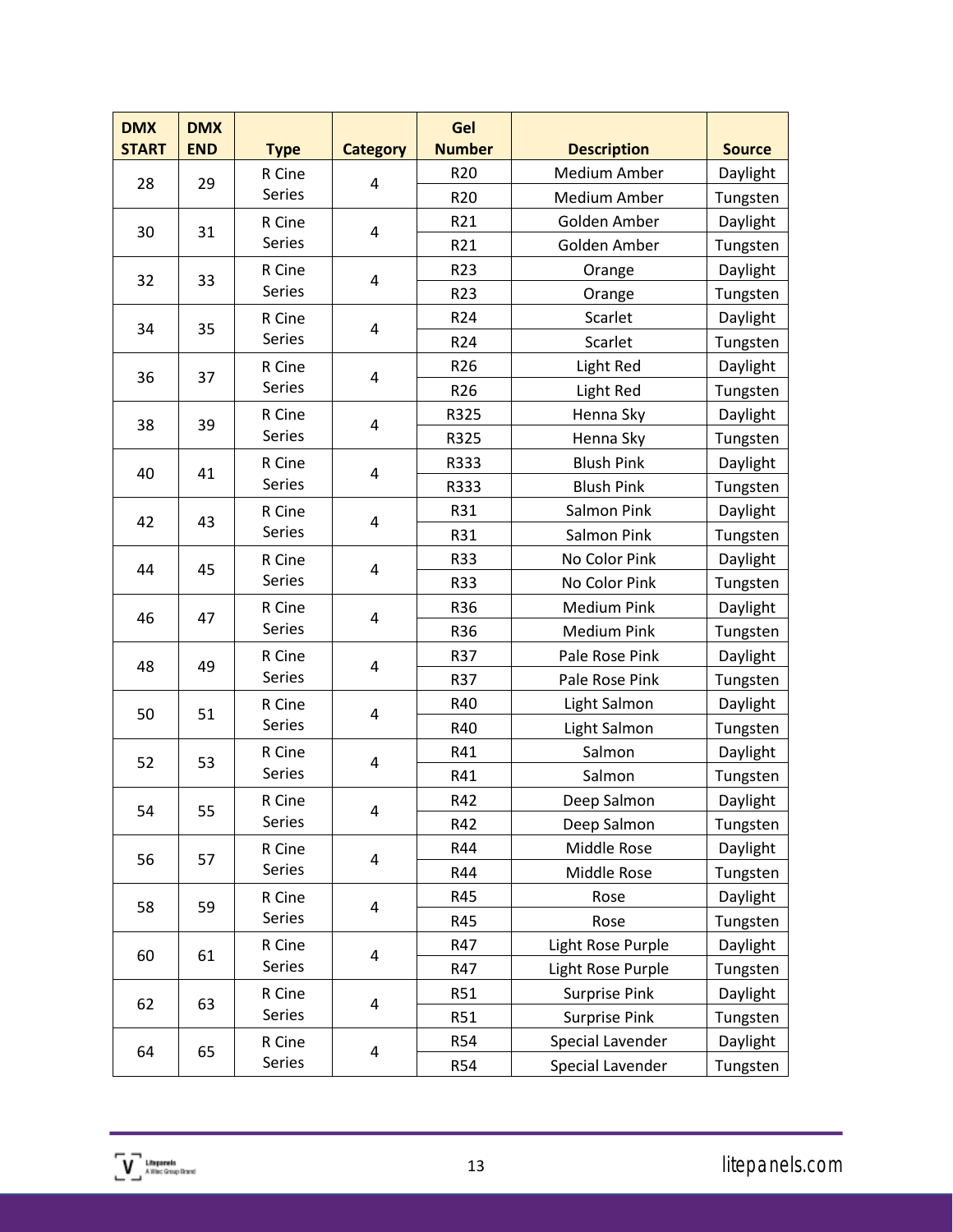| <b>DMX</b><br><b>START</b> | <b>DMX</b><br><b>END</b> | <b>Type</b> | <b>Category</b> | Gel<br><b>Number</b> | <b>Description</b>       | <b>Source</b> |
|----------------------------|--------------------------|-------------|-----------------|----------------------|--------------------------|---------------|
|                            |                          | R Cine      |                 | <b>R57</b>           | Lavender                 | Daylight      |
| 66                         | 67                       | Series      | 4               | <b>R57</b>           | Lavender                 | Tungsten      |
|                            |                          | R Cine      |                 | R355                 | Pale Violet              | Daylight      |
| 68                         | 69                       | Series      | 4               | R355                 | Pale Violet              | Tungsten      |
|                            | 71                       | R Cine      | 4               | R60                  | No Color Blue            | Daylight      |
| 70                         |                          | Series      |                 | R60                  | No Color Blue            | Tungsten      |
| 72                         | 73                       | R Cine      | 4               | R360                 | Clearwater               | Daylight      |
|                            |                          | Series      |                 | R360                 | Clearwater               | Tungsten      |
| 74                         | 75                       | R Cine      | 4               | R62                  | <b>Booster Blue</b>      | Daylight      |
|                            |                          | Series      |                 | R62                  | <b>Booster Blue</b>      | Tungsten      |
| 76                         | 77                       | R Cine      | 4               | R63                  | Pale Blue                | Daylight      |
|                            |                          | Series      |                 | R63                  | Pale Blue                | Tungsten      |
| 78                         | 79                       | R Cine      | 4               | R362                 | <b>Tipton Blue</b>       | Daylight      |
|                            |                          | Series      |                 | R362                 | <b>Tipton Blue</b>       | Tungsten      |
| 80                         | 81                       | R Cine      | 4               | R364                 | <b>Blue Bell</b>         | Daylight      |
|                            |                          | Series      |                 | R364                 | <b>Blue Bell</b>         | Tungsten      |
| 82                         | 83                       | R Cine      | 4               | R65                  | Daylight Blue            | Daylight      |
|                            |                          | Series      |                 | R65                  | Daylight Blue            | Tungsten      |
| 84                         | 85                       | R Cine      | 4               | R67                  | Light Sky Blue           | Daylight      |
|                            |                          | Series      |                 | R67                  | Light Sky Blue           | Tungsten      |
| 86                         | 87                       | R Cine      | 4               | <b>R68</b>           | Parry Sky Blue           | Daylight      |
|                            |                          | Series      |                 | <b>R68</b>           | Parry Sky Blue           | Tungsten      |
| 88                         | 89                       | R Cine      | 4               | R70                  | Nile Blue                | Daylight      |
|                            |                          | Series      |                 | R70                  | Nile Blue                | Tungsten      |
| 90                         | 91                       | R Cine      | 4               | R365                 | Tharon Delft Blue        | Daylight      |
|                            |                          | Series      |                 | R365                 | <b>Tharon Delft Blue</b> | Tungsten      |
| 92                         | 93                       | R Cine      |                 | R375                 | Cerulean Blue            | Daylight      |
|                            |                          | Series      | 4               | R375                 | Cerulean Blue            | Tungsten      |
| 94                         | 95                       | R Cine      | 4               | R376                 | Bermuda Blue             | Daylight      |
|                            |                          | Series      |                 | R376                 | Bermuda Blue             | Tungsten      |
| 96                         | 97                       | R Cine      | 4               | R76                  | Light Green Blue         | Daylight      |
|                            |                          | Series      |                 | R76                  | Light Green Blue         | Tungsten      |
| 98                         | 99                       | R Cine      | 4               | R77                  | Green Blue               | Daylight      |
|                            |                          | Series      |                 | R77                  | Green Blue               | Tungsten      |
| 100                        | 101                      | R Cine      | 4               | R378                 | Alice Blue               | Daylight      |
|                            |                          | Series      |                 | R378                 | Alice Blue               | Tungsten      |
| 102                        | 103                      | R Cine      | 4               | <b>R80</b>           | <b>Primary Blue</b>      | Daylight      |
|                            |                          | Series      |                 | <b>R80</b>           | Primary Blue             | Tungsten      |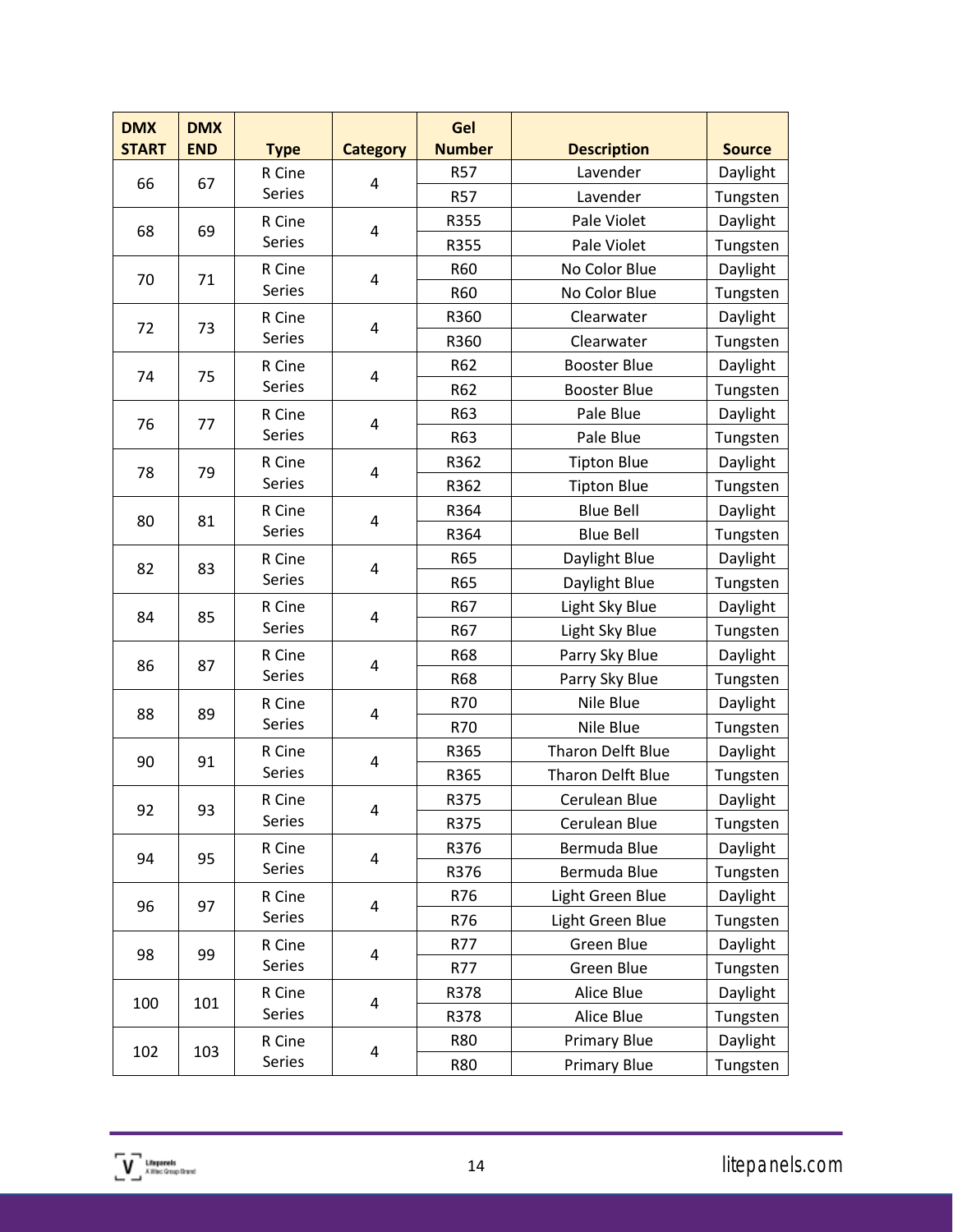| <b>DMX</b>   | <b>DMX</b> |               |                         | Gel           |                        |               |
|--------------|------------|---------------|-------------------------|---------------|------------------------|---------------|
| <b>START</b> | <b>END</b> | <b>Type</b>   | <b>Category</b>         | <b>Number</b> | <b>Description</b>     | <b>Source</b> |
| 104          | 105        | R Cine        | $\overline{4}$          | R381          | <b>Baldassari Blue</b> | Daylight      |
|              |            | Series        |                         | R381          | Baldassari Blue        | Tungsten      |
| 106          | 107        | R Cine        | 4                       | R83           | <b>Medium Blue</b>     | Daylight      |
|              |            | Series        |                         | R83           | Medium Blue            | Tungsten      |
| 108          | 109        | R Cine        | $\overline{\mathbf{4}}$ | <b>R85</b>    | Deep Blue              | Daylight      |
|              |            | Series        |                         | <b>R85</b>    | Deep Blue              | Tungsten      |
| 110          | 111        | R Cine        | 4                       | R86           | Pea Green              | Daylight      |
|              |            | Series        |                         | R86           | Pea Green              | Tungsten      |
| 112          | 113        | R Cine        | 4                       | R87           | Pale Yellow Green      | Daylight      |
|              |            | Series        |                         | R87           | Pale Yellow Green      | Tungsten      |
| 114          | 115        | R Cine        | 4                       | <b>R88</b>    | Light Green            | Daylight      |
|              |            | Series        |                         | <b>R88</b>    | Light Green            | Tungsten      |
| 116          | 117        | R Cine        | 4                       | R89           | Moss Green             | Daylight      |
|              |            | Series        |                         | R89           | Moss Green             | Tungsten      |
| 118          | 119        | R Cine        | 4                       | R90           | Dark Yellow Green      | Daylight      |
|              |            | <b>Series</b> |                         | R90           | Dark Yellow Green      | Tungsten      |
| 120          | 121        | R Cine        | 4                       | R91           | <b>Primary Green</b>   | Daylight      |
|              |            | <b>Series</b> |                         | R91           | <b>Primary Green</b>   | Tungsten      |
| 122          | 123        | R Cine        | $\overline{\mathbf{4}}$ | R92           | Turquoise              | Daylight      |
|              |            | Series        |                         | R92           | Turquoise              | Tungsten      |
| 124          | 125        | R Cine        | 4                       | R93           | <b>Blue Green</b>      | Daylight      |
|              |            | <b>Series</b> |                         | R93           | <b>Blue Green</b>      | Tungsten      |
| 126          | 127        | R Cine        | 4                       | <b>R95</b>    | Medium Blue Green      | Daylight      |
|              |            | Series        |                         | <b>R95</b>    | Medium Blue Green      | Tungsten      |
| 128          | 129        | R Cine        | $\overline{\mathbf{4}}$ | R99           | Chocolate              | Daylight      |
|              |            | Series        |                         | R99           | Chocolate              | Tungsten      |
| 130          |            | R Cine        | $\overline{\mathbf{4}}$ | E213          | White Flame Green      | Daylight      |
|              | 131        | Series        |                         | E213          | White Flame Green      | Tungsten      |
|              |            | R Cine        |                         | E730          | <b>Liberty Green</b>   | Daylight      |
| 132          | 133        | Series        | 4                       | E730          | <b>Liberty Green</b>   | Tungsten      |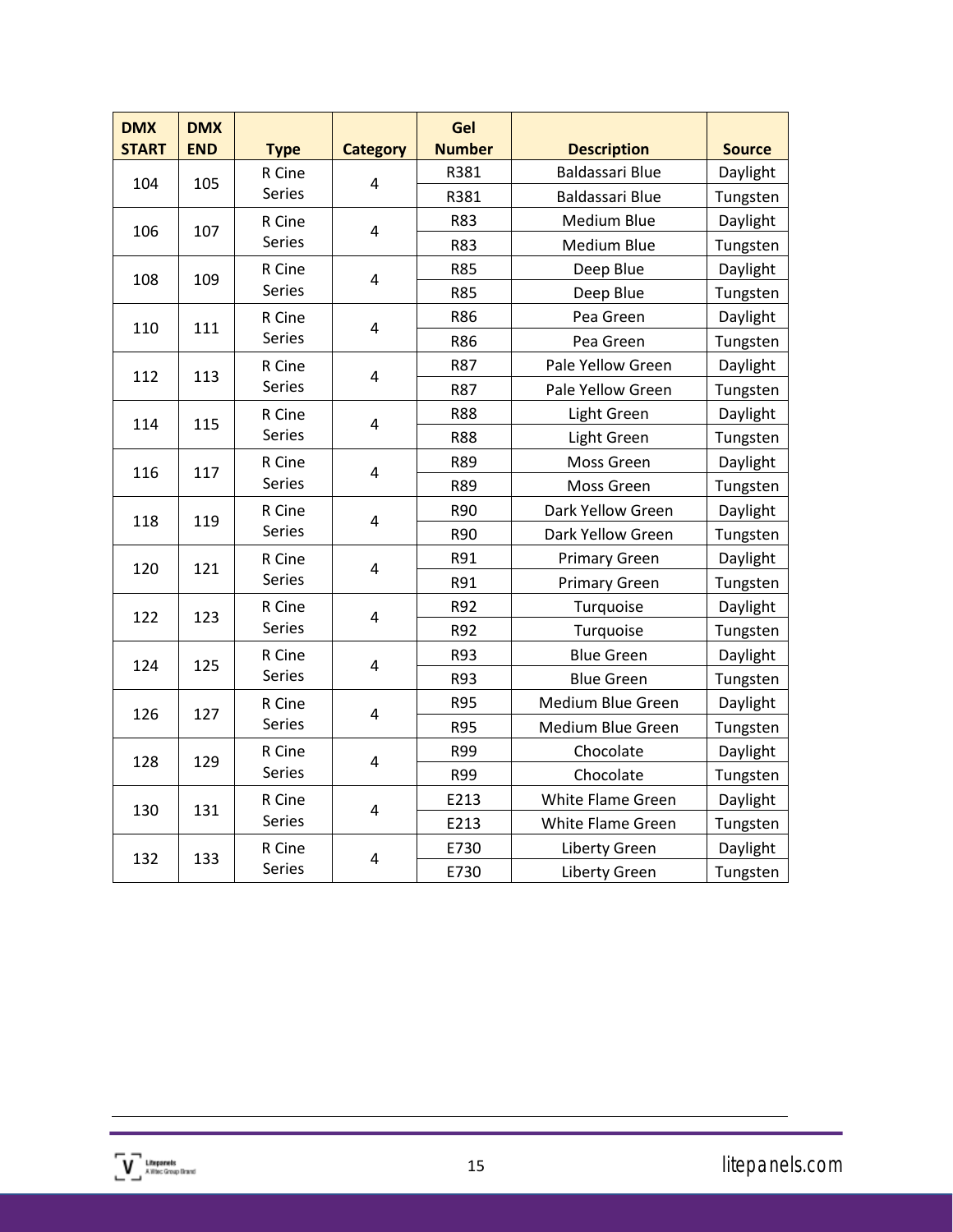| <b>DMX</b><br><b>START</b> | <b>DMX</b><br><b>END</b> | <b>Type</b> | <b>Category</b> | Gel<br><b>Number</b> | <b>Description</b> | <b>Source</b> |
|----------------------------|--------------------------|-------------|-----------------|----------------------|--------------------|---------------|
|                            |                          | L Color     |                 | 200                  | Double CTB         | Daylight      |
| 0                          | $\mathbf{1}$             | Correction  | $\mathbf{1}$    | 200                  | Double CTB         | Tungsten      |
|                            |                          | L Color     |                 | 283                  | 1 1/2 CTB          | Daylight      |
| $\overline{2}$             | 3                        | Correction  | $\mathbf{1}$    | 283                  | $11/2$ CTB         | Tungsten      |
|                            |                          | L Color     |                 | 201                  | <b>Full CTB</b>    | Daylight      |
| 4                          | 5                        | Correction  | $\mathbf{1}$    | 201                  | <b>Full CTB</b>    | Tungsten      |
|                            | $\overline{7}$           | L Color     |                 | 281                  | $3/4$ CTB          | Daylight      |
| 6                          |                          | Correction  | $\mathbf{1}$    | 281                  | $3/4$ CTB          | Tungsten      |
| 8                          | 9                        | L Color     | $\mathbf{1}$    | 202                  | $1/2$ CTB          | Daylight      |
|                            |                          | Correction  |                 | 202                  | $1/2$ CTB          | Tungsten      |
| 10                         | 11                       | L Color     | $\mathbf{1}$    | 203                  | $1/4$ CTB          | Daylight      |
|                            |                          | Correction  |                 | 203                  | $1/4$ CTB          | Tungsten      |
| 12                         | 13                       | L Color     | $\mathbf{1}$    | 218                  | $1/8$ CTB          | Daylight      |
|                            |                          | Correction  |                 | 218                  | $1/8$ CTB          | Tungsten      |
| 14                         | 15                       | L Color     | $\mathbf{1}$    | 287                  | Double CTO         | Daylight      |
|                            |                          | Correction  |                 | 287                  | Double CTO         | Tungsten      |
| 16                         | 17                       | L Color     | $\mathbf{1}$    | 286                  | 1 1/2 CTO          | Daylight      |
|                            |                          | Correction  |                 | 286                  | 11/2 CTO           | Tungsten      |
| 18                         | 19                       | L Color     | $\mathbf{1}$    | 204                  | <b>Full CTO</b>    | Daylight      |
|                            | Correction               |             | 204             | <b>Full CTO</b>      | Tungsten           |               |
| 20                         | 21                       | L Color     | $\mathbf{1}$    | 207                  | Full CTO + 0.3 ND  | Daylight      |
|                            |                          | Correction  |                 | 207                  | Full CTO + 0.3 ND  | Tungsten      |
| 22                         | 23                       | L Color     | $\mathbf{1}$    | 208                  | Fully CTO + 0.6 ND | Daylight      |
|                            |                          | Correction  |                 | 208                  | Fully CTO + 0.6 ND | Tungsten      |
| 24                         | 25                       | L Color     | $\mathbf{1}$    | 285                  | 3/4 CTO            | Daylight      |
|                            |                          | Correction  |                 | 285                  | 3/4 CTO            | Tungsten      |
| 26                         | 27                       | L Color     | 1               | 205                  | $1/2$ CTO          | Daylight      |
|                            |                          | Correction  |                 | 205                  | 1/2 CTO            | Tungsten      |
| 28                         | 29                       | L Color     | $\mathbf{1}$    | 206                  | 1/4 CTO            | Daylight      |
|                            |                          | Correction  |                 | 206                  | 1/4 CTO            | Tungsten      |
| 30                         | 31                       | L Color     | $\mathbf{1}$    | 223                  | 1/8 CTO            | Daylight      |
|                            |                          | Correction  |                 | 223                  | 1/8 CTO            | Tungsten      |
| 32                         | 33                       | L Color     | $\mathbf{1}$    | 441                  | <b>Full CTS</b>    | Daylight      |
|                            |                          | Correction  |                 | 441                  | <b>Full CTS</b>    | Tungsten      |
| 34                         | 35                       | L Color     | $\mathbf{1}$    | 442                  | $1/2$ CTS          | Daylight      |
|                            |                          | Correction  |                 | 442                  | $1/2$ CTS          | Tungsten      |
| 36                         | 37                       | L Color     | $\mathbf{1}$    | 443                  | $1/4$ CTS          | Daylight      |
|                            |                          | Correction  |                 | 443                  | $1/4$ CTS          | Tungsten      |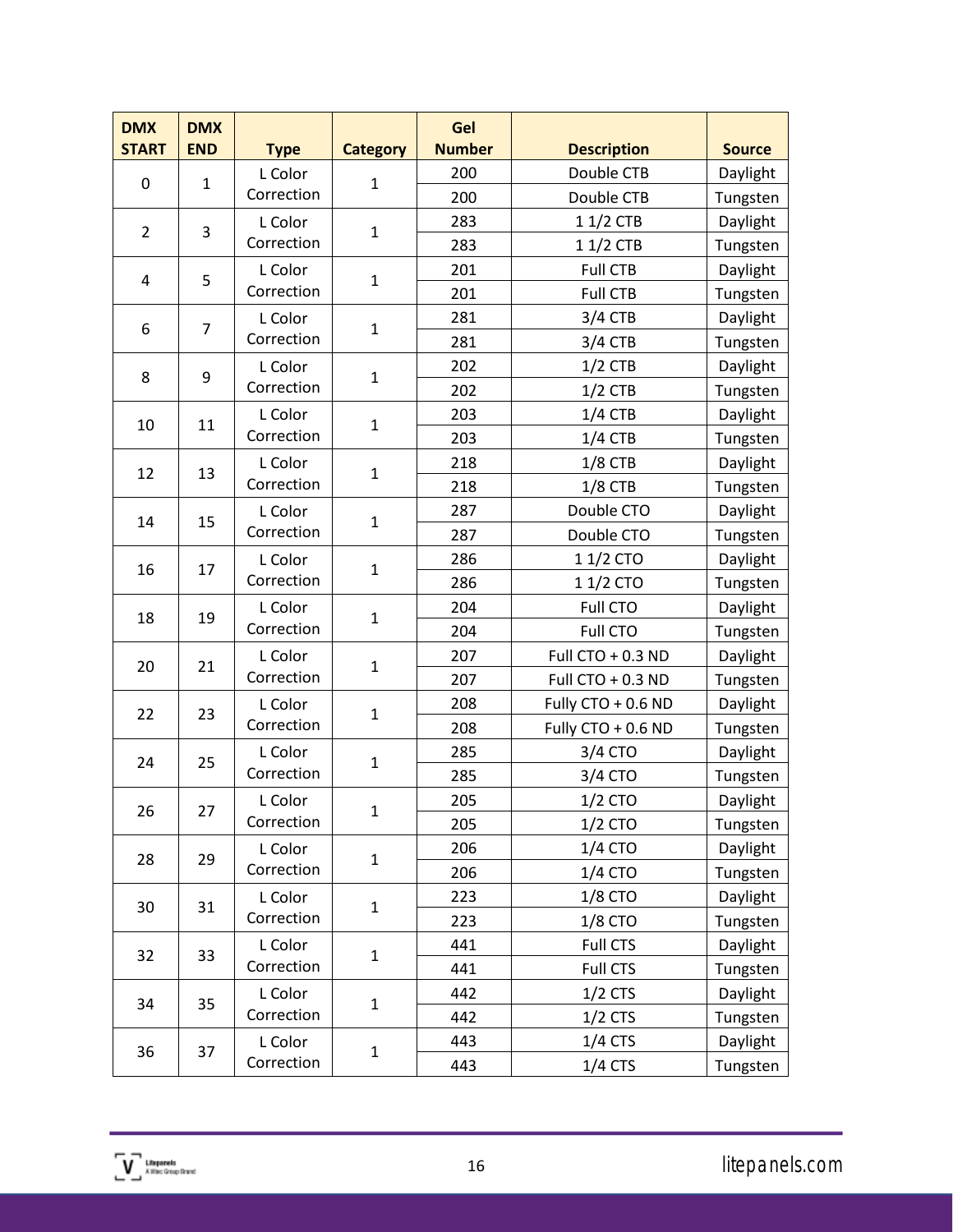| <b>DMX</b><br><b>START</b> | <b>DMX</b><br><b>END</b> | <b>Type</b> | <b>Category</b> | Gel<br><b>Number</b> | <b>Description</b>       | <b>Source</b> |
|----------------------------|--------------------------|-------------|-----------------|----------------------|--------------------------|---------------|
| 38                         | 39                       | L Color     | $\mathbf{1}$    | 444                  | $1/8$ CTS                | Daylight      |
|                            |                          | Correction  |                 | 444                  | $1/8$ CTS                | Tungsten      |
| 40                         | 41                       | L Color     | $\mathbf 1$     | 212                  | L.C.T. Yellow (Y1)       | Daylight      |
|                            |                          | Correction  |                 | 212                  | L.C.T. Yellow (Y1)       | Tungsten      |
| 42                         | 43                       | L Color     | $\mathbf{1}$    | 219                  | <b>Fluorescent Green</b> | Daylight      |
|                            |                          | Correction  |                 | 219                  | <b>Fluorescent Green</b> | Tungsten      |
| 44                         | 45                       | L Color     | $\mathbf{1}$    | 230                  | Super Corr L.C.T. Yellow | Daylight      |
|                            |                          | Correction  |                 | 230                  | Super Corr L.C.T. Yellow | Tungsten      |
| 46                         | 47                       | L Color     | $\mathbf{1}$    | 232                  | Super Corr W.F. Green    | Daylight      |
|                            |                          | Correction  |                 | 232                  | Super Corr W.F. Green    | Tungsten      |
| 48                         | 49                       | L Color     | $\mathbf{1}$    | 236                  | H.M.I. (to Tungsten)     | Daylight      |
|                            |                          | Correction  |                 | 236                  | H.M.I. (to Tungsten)     | Tungsten      |
| 50                         | 51                       | L Color     | $\mathbf{1}$    | 237                  | C.I.D. (to Tungsten)     | Daylight      |
|                            |                          | Correction  |                 | 237                  | C.I.D. (to Tungsten)     | Tungsten      |
| 52                         | 53                       | L Color     | $\mathbf{1}$    | 238                  | C.S.I. (to Tungsten)     | Daylight      |
|                            |                          | Correction  |                 | 238                  | C.S.I. (to Tungsten)     | Tungsten      |
| 54                         | 55                       | L Color     | $\mathbf{1}$    | 241                  | Fluorescent 5700K        | Daylight      |
|                            |                          | Correction  |                 | 241                  | Fluorescent 5700K        | Tungsten      |
| 56                         | 57                       | L Color     | $\mathbf{1}$    | 242                  | Fluorescent 4300K        | Daylight      |
|                            |                          | Correction  |                 | 242                  | Fluorescent 4300K        | Tungsten      |
| 58                         | 59                       | L Color     | $\mathbf{1}$    | 243                  | Fluorescent 3600K        | Daylight      |
|                            |                          | Correction  |                 | 243                  | Fluorescent 3600K        | Tungsten      |
| 60                         | 61                       | L Color     | $\mathbf{1}$    | 244                  | Plus Green               | Daylight      |
|                            |                          | Correction  |                 | 244                  | Plus Green               | Tungsten      |
| 62                         | 63                       | L Color     | $\mathbf{1}$    | 245                  | 1/2 Plus Green           | Daylight      |
|                            |                          | Correction  |                 | 245                  | 1/2 Plus Green           | Tungsten      |
| 64                         | 65                       | L Color     | 1               | 246                  | 1/4 Plus Green           | Daylight      |
|                            |                          | Correction  |                 | 246                  | 1/4 Plus Green           | Tungsten      |
| 66                         | 67                       | L Color     | $\mathbf{1}$    | 278                  | 1/8 Plus Green           | Daylight      |
|                            |                          | Correction  |                 | 278                  | 1/8 Plus Green           | Tungsten      |
| 68                         | 69                       | L Color     | $\mathbf{1}$    | 247                  | Minus Green              | Daylight      |
|                            |                          | Correction  |                 | 247                  | Minus Green              | Tungsten      |
| 70                         | 71                       | L Color     | $\mathbf{1}$    | 248                  | 1/2 Minus Green          | Daylight      |
|                            |                          | Correction  |                 | 248                  | 1/2 Minus Green          | Tungsten      |
| 72                         | 73                       | L Color     | $\mathbf{1}$    | 249                  | 1/4 Minus Green          | Daylight      |
|                            |                          | Correction  |                 | 249                  | 1/4 Minus Green          | Tungsten      |
| 74                         | 75                       | L Color     | $\mathbf{1}$    | 279                  | 1/8 Minus Green          | Daylight      |
|                            |                          | Correction  |                 | 279                  | 1/8 Minus Green          | Tungsten      |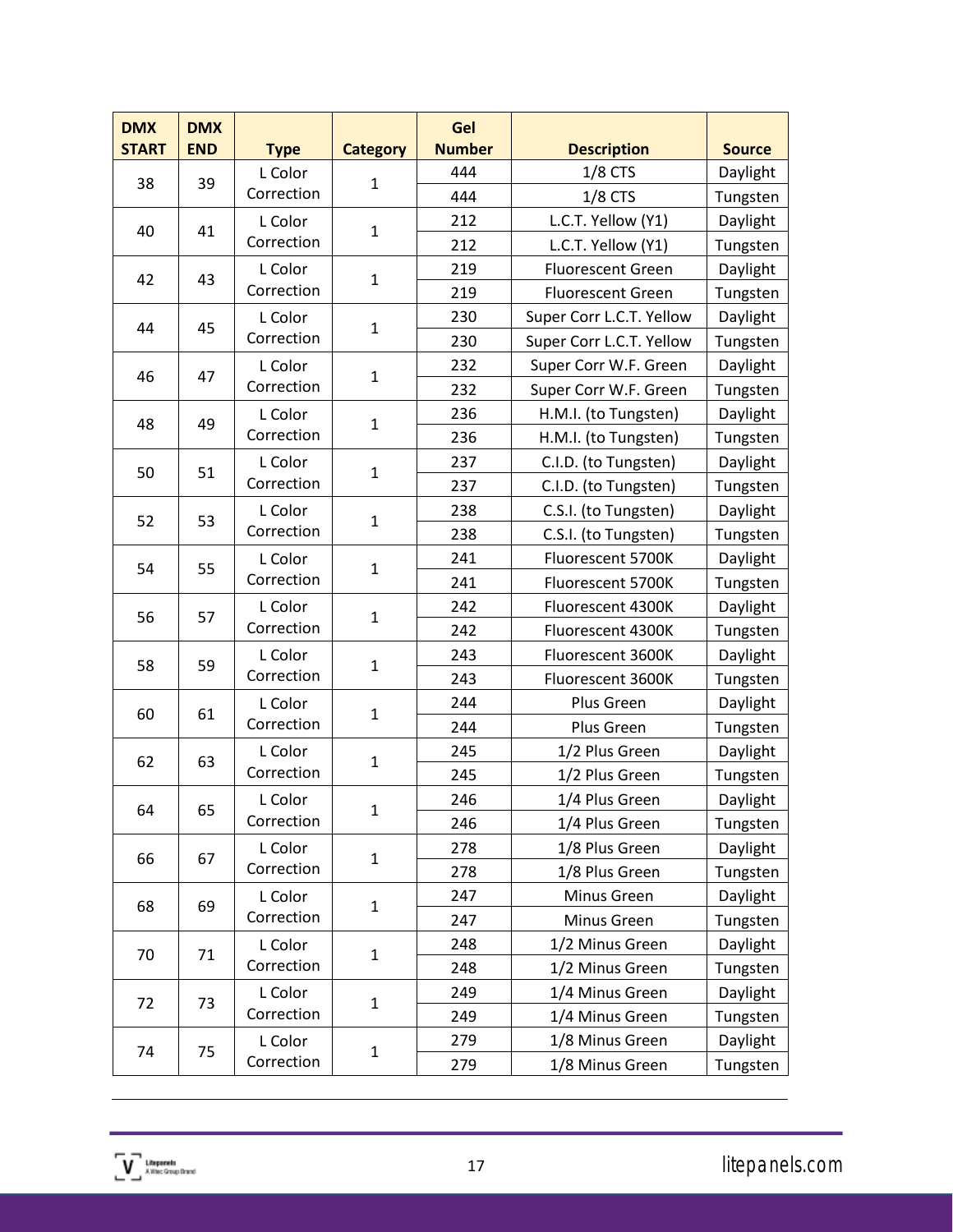| <b>DMX</b><br><b>START</b> | <b>DMX</b><br><b>END</b> | <b>Type</b>    | <b>Category</b> | Gel<br><b>Number</b>    | <b>Description</b>          | <b>Source</b> |
|----------------------------|--------------------------|----------------|-----------------|-------------------------|-----------------------------|---------------|
|                            |                          | L Color        |                 | 2                       | <b>Rose Pink</b>            | Daylight      |
| 0                          | $\mathbf{1}$             | <b>Filters</b> | $\overline{2}$  | $\overline{2}$          | <b>Rose Pink</b>            | Tungsten      |
|                            |                          | L Color        |                 | 3                       | Lavender Tint               | Daylight      |
| $\overline{2}$             | 3                        | <b>Filters</b> | $\overline{2}$  | 3                       | Lavender Tint               | Tungsten      |
|                            |                          | L Color        |                 | $\overline{\mathbf{4}}$ | <b>Medium Bastard Amber</b> | Daylight      |
| 4                          | 5                        | <b>Filters</b> | $\overline{2}$  | $\overline{4}$          | <b>Medium Bastard Amber</b> | Tungsten      |
|                            | $\overline{7}$           | L Color        |                 | 7                       | Pale Yellow                 | Daylight      |
| 6                          |                          | <b>Filters</b> | $\overline{2}$  | 7                       | Pale Yellow                 | Tungsten      |
|                            |                          | L Color        | $\overline{2}$  | 8                       | Dark Salmon                 | Daylight      |
| 8                          | 9                        | Filters        |                 | 8                       | Dark Salmon                 | Tungsten      |
|                            |                          | L Color        |                 | 9                       | Pale Amber Gold             | Daylight      |
| 10                         | 11                       | <b>Filters</b> | $\overline{2}$  | 9                       | Pale Amber Gold             | Tungsten      |
| 12                         | 13                       | L Color        | $\overline{2}$  | 10                      | <b>Medium Yellow</b>        | Daylight      |
|                            |                          | <b>Filters</b> |                 | 10                      | <b>Medium Yellow</b>        | Tungsten      |
|                            |                          | L Color        |                 | 13                      | <b>Straw Tint</b>           | Daylight      |
| 14                         | 15                       | <b>Filters</b> | $\overline{2}$  | 13                      | <b>Straw Tint</b>           | Tungsten      |
|                            | 17                       | L Color        |                 | 17                      | Surprise Peach              | Daylight      |
| 16                         |                          | <b>Filters</b> | $\overline{2}$  | 17                      | <b>Surprise Peach</b>       | Tungsten      |
| 18                         | 19                       | L Color        | $\overline{2}$  | 19                      | Fire                        | Daylight      |
|                            |                          | <b>Filters</b> |                 | 19                      | Fire                        | Tungsten      |
| 20                         | 21                       | L Color        |                 | 20                      | <b>Medium Amber</b>         | Daylight      |
|                            |                          | <b>Filters</b> | $\overline{2}$  | 20                      | <b>Medium Amber</b>         | Tungsten      |
| 22                         |                          | L Color<br>23  | $\overline{2}$  | 21                      | <b>Gold Amber</b>           | Daylight      |
|                            |                          | <b>Filters</b> |                 | 21                      | <b>Gold Amber</b>           | Tungsten      |
| 24                         | 25                       | L Color        | $\overline{2}$  | 22                      | Dark Amber                  | Daylight      |
|                            |                          | <b>Filters</b> |                 | 22                      | Dark Amber                  | Tungsten      |
| 26                         |                          | L Color        |                 | 24                      | Scarlet                     | Daylight      |
|                            | 27                       | <b>Filters</b> | 2               | 24                      | Scarlet                     | Tungsten      |
| 28                         | 29                       | L Color        | $\overline{2}$  | 25                      | Sunset Red                  | Daylight      |
|                            |                          | <b>Filters</b> |                 | 25                      | Sunset Red                  | Tungsten      |
| 30                         | 31                       | L Color        | $\overline{2}$  | 26                      | <b>Bright Red</b>           | Daylight      |
|                            |                          | <b>Filters</b> |                 | 26                      | <b>Bright Red</b>           | Tungsten      |
| 32                         | 33                       | L Color        | $\overline{2}$  | 35                      | <b>Light Pink</b>           | Daylight      |
|                            |                          | <b>Filters</b> |                 | 35                      | <b>Light Pink</b>           | Tungsten      |
| 34                         | 35                       | L Color        | $\overline{2}$  | 36                      | <b>Medium Pink</b>          | Daylight      |
|                            |                          | <b>Filters</b> |                 | 36                      | <b>Medium Pink</b>          | Tungsten      |
| 36                         | 37                       | L Color        | $\overline{2}$  | 46                      | Dark Magenta                | Daylight      |
|                            |                          | <b>Filters</b> |                 | 46                      | Dark Magenta                | Tungsten      |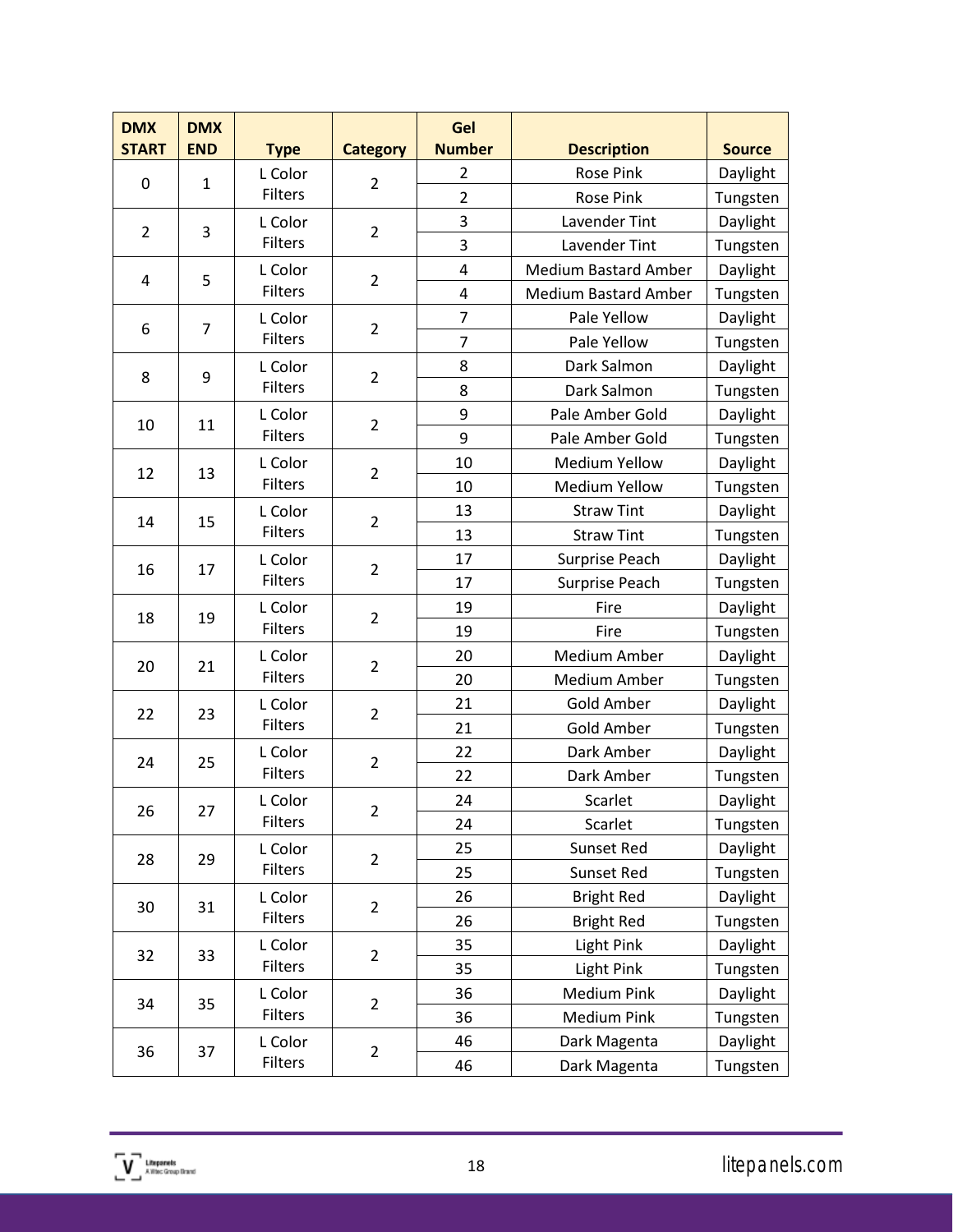| <b>DMX</b><br><b>START</b> | <b>DMX</b><br><b>END</b> | <b>Type</b>    | <b>Category</b> | Gel<br><b>Number</b> | <b>Description</b>   | <b>Source</b> |
|----------------------------|--------------------------|----------------|-----------------|----------------------|----------------------|---------------|
|                            |                          | L Color        |                 | 48                   | Rose Purple          | Daylight      |
| 38                         | 39                       | <b>Filters</b> | $\overline{2}$  | 48                   | Rose Purple          | Tungsten      |
|                            |                          | L Color        |                 | 52                   | Light Lavender       | Daylight      |
| 40                         | 41                       | <b>Filters</b> | $\overline{2}$  | 52                   | Light Lavender       | Tungsten      |
|                            |                          | L Color        |                 | <b>WL03</b>          | Ode to Wendy         | Daylight      |
| 42                         | 43                       | <b>Filters</b> | $\overline{2}$  | <b>WL03</b>          | Ode to Wendy         | Tungsten      |
| 44                         | 45                       | L Color        | $\overline{2}$  | 53                   | Paler Lavender       | Daylight      |
|                            |                          | <b>Filters</b> |                 | 53                   | Paler Lavender       | Tungsten      |
| 46                         | 47                       | L Color        | $\overline{2}$  | 58                   | Lavender             | Daylight      |
|                            |                          | Filters        |                 | 58                   | Lavender             | Tungsten      |
| 48                         | 49                       | L Color        | $\overline{2}$  | 61                   | Mist Blue            | Daylight      |
|                            |                          | Filters        |                 | 61                   | Mist Blue            | Tungsten      |
| 50                         | 51                       | L Color        | $\overline{2}$  | <b>SB01</b>          | <b>DGR Blue</b>      | Daylight      |
|                            |                          | <b>Filters</b> |                 | SB01                 | <b>DGR Blue</b>      | Tungsten      |
| 52                         | 53                       | L Color        | $\overline{2}$  | 63                   | Pale Blue            | Daylight      |
|                            |                          | <b>Filters</b> |                 | 63                   | Pale Blue            | Tungsten      |
| 54                         | 55                       | L Color        | $\overline{2}$  | 68                   | Sky Blue             | Daylight      |
|                            |                          | <b>Filters</b> |                 | 68                   | Sky Blue             | Tungsten      |
| 56                         | 57                       | L Color        | $\overline{2}$  | 71                   | Tokyo Blue           | Daylight      |
|                            |                          | <b>Filters</b> |                 | 71                   | Tokyo Blue           | Tungsten      |
| 58                         | 59                       | L Color        | $\overline{2}$  | 8                    | <b>Marcus Blue</b>   | Daylight      |
|                            |                          | Filters        |                 | 8                    | <b>Marcus Blue</b>   | Tungsten      |
| 60                         | 61                       | L Color        | $\overline{2}$  | 75                   | <b>Evening Blue</b>  | Daylight      |
|                            |                          | Filters        |                 | 75                   | <b>Evening Blue</b>  | Tungsten      |
| 62                         | 63                       | L Color        | $\overline{2}$  | 79                   | Just Blue            | Daylight      |
|                            |                          | <b>Filters</b> |                 | 79                   | Just Blue            | Tungsten      |
| 64                         | 65                       | L Color        | 2               | 85                   | Deeper Blue          | Daylight      |
|                            |                          | <b>Filters</b> |                 | 85                   | Deeper Blue          | Tungsten      |
| 66                         | 67                       | L Color        | $\overline{2}$  | 88                   | Lime Green           | Daylight      |
|                            |                          | Filters        |                 | 88                   | Lime Green           | Tungsten      |
| 68                         | 69                       | L Color        | $\overline{2}$  | <b>JR01</b>          | Lucky Green          | Daylight      |
|                            |                          | <b>Filters</b> |                 | <b>JR01</b>          | Lucky Green          | Tungsten      |
| 70                         | 71                       | L Color        | $\overline{2}$  | 89                   | Moss Green           | Daylight      |
|                            |                          | <b>Filters</b> |                 | 89                   | Moss Green           | Tungsten      |
| 72                         | 73                       | L Color        | $\overline{2}$  | 90                   | Dark Yellow Green    | Daylight      |
|                            |                          | <b>Filters</b> |                 | 90                   | Dark Yellow Green    | Tungsten      |
| 74                         | 75                       | L Color        | $\overline{2}$  | 100                  | <b>Spring Yellow</b> | Daylight      |
|                            |                          | <b>Filters</b> |                 | 100                  | <b>Spring Yellow</b> | Tungsten      |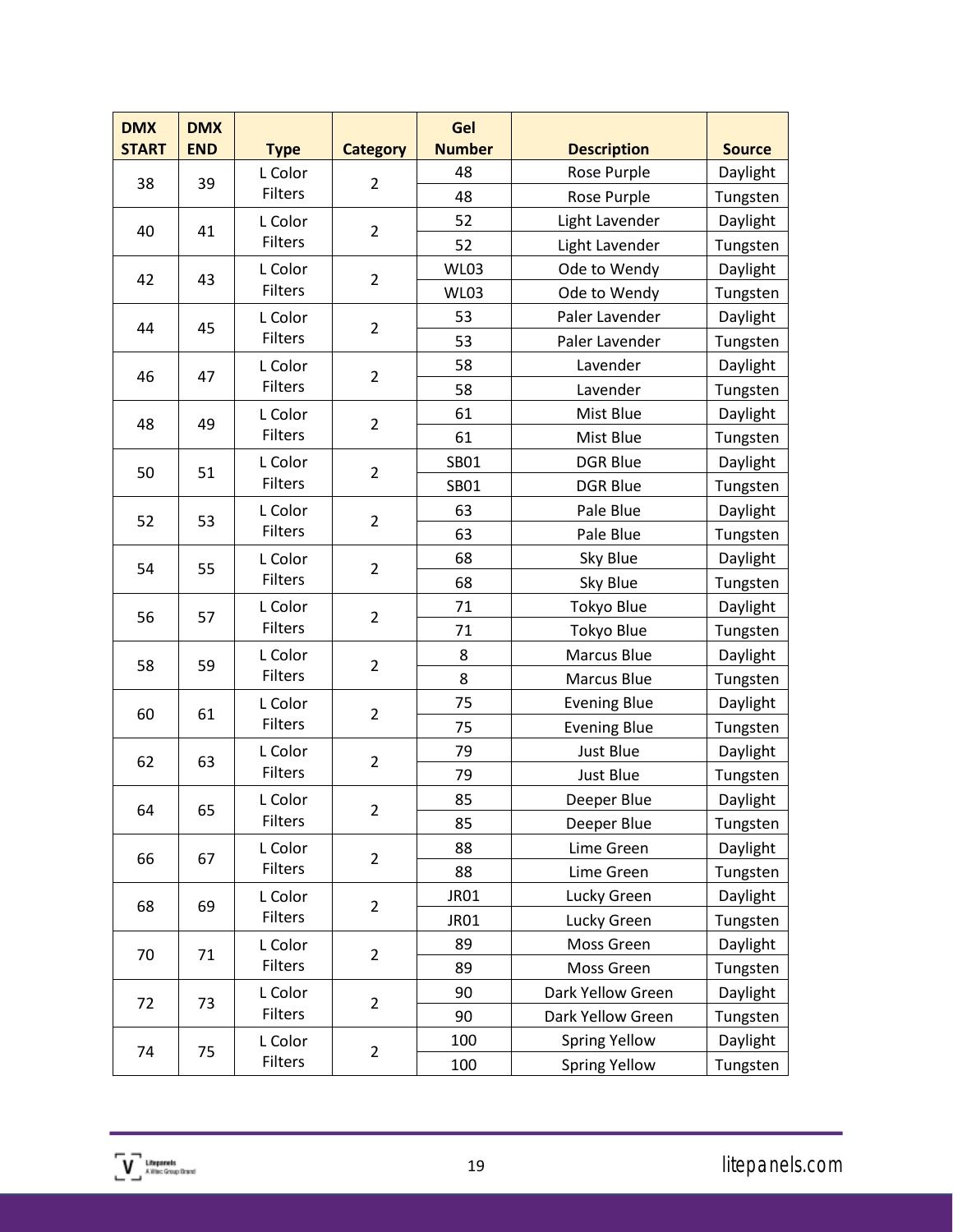| <b>DMX</b><br><b>START</b> | <b>DMX</b><br><b>END</b> | <b>Type</b>    | <b>Category</b> | Gel<br><b>Number</b> | <b>Description</b>   | <b>Source</b> |
|----------------------------|--------------------------|----------------|-----------------|----------------------|----------------------|---------------|
|                            |                          | L Color        |                 | 101                  | Yellow               | Daylight      |
| 76                         | 77                       | Filters        | $\overline{2}$  | 101                  | Yellow               | Tungsten      |
|                            |                          | L Color        |                 | 102                  | Light Amber          | Daylight      |
| 78                         | 79                       | <b>Filters</b> | $\overline{2}$  | 102                  | Light Amber          | Tungsten      |
|                            |                          | L Color        |                 | 103                  | Straw                | Daylight      |
| 80                         | 81                       | <b>Filters</b> | $\overline{2}$  | 103                  | Straw                | Tungsten      |
| 82                         | 83                       | L Color        | $\overline{2}$  | 104                  | Deep Amber           | Daylight      |
|                            |                          | <b>Filters</b> |                 | 104                  | Deep Amber           | Tungsten      |
| 84                         | 85                       | L Color        | $\overline{2}$  | AJ01                 | <b>Brrice Orange</b> | Daylight      |
|                            |                          | <b>Filters</b> |                 | AJ01                 | <b>Brrice Orange</b> | Tungsten      |
| 86                         | 87                       | L Color        | $\overline{2}$  | 106                  | <b>Primary Red</b>   | Daylight      |
|                            |                          | Filters        |                 | 106                  | Primary Red          | Tungsten      |
| 88                         | 89                       | L Color        | $\overline{2}$  | 107                  | Light Rose           | Daylight      |
|                            |                          | <b>Filters</b> |                 | 107                  | Light Rose           | Tungsten      |
| 90                         | 91                       | L Color        | $\overline{2}$  | 108                  | <b>English Rose</b>  | Daylight      |
|                            |                          | <b>Filters</b> |                 | 108                  | <b>English Rose</b>  | Tungsten      |
| 92                         | 93                       | L Color        | $\overline{2}$  | 109                  | Light Salmon         | Daylight      |
|                            |                          | <b>Filters</b> |                 | 109                  | Light Salmon         | Tungsten      |
| 94                         | 95                       | L Color        | $\overline{2}$  | 110                  | Middle Rose          | Daylight      |
|                            |                          | <b>Filters</b> |                 | 110                  | Middle Rose          | Tungsten      |
| 96                         | 97                       | L Color        | $\overline{2}$  | 111                  | Dark Pink            | Daylight      |
|                            |                          | <b>Filters</b> |                 | 111                  | Dark Pink            | Tungsten      |
| 98                         | 99                       | L Color        | $\overline{2}$  | 113                  | Magenta              | Daylight      |
|                            |                          | Filters        |                 | 113                  | Magenta              | Tungsten      |
| 100                        | 101                      | L Color        | $\overline{2}$  | 115                  | Peacock Blue         | Daylight      |
|                            |                          | <b>Filters</b> |                 | 115                  | Peacock Blue         | Tungsten      |
| 102                        | 103                      | L Color        | 2               | 116                  | Medium Blue-Green    | Daylight      |
|                            |                          | <b>Filters</b> |                 | 116                  | Medium Blue-Green    | Tungsten      |
| 104                        | 105                      | L Color        | $\overline{2}$  | 117                  | <b>Steel Blue</b>    | Daylight      |
|                            |                          | <b>Filters</b> |                 | 117                  | <b>Steel Blue</b>    | Tungsten      |
| 106                        | 107                      | L Color        | $\overline{2}$  | 118                  | Light Blue           | Daylight      |
|                            |                          | <b>Filters</b> |                 | 118                  | Light Blue           | Tungsten      |
| 108                        | 109                      | L Color        | $\overline{2}$  | 120                  | Deep Blue            | Daylight      |
|                            |                          | <b>Filters</b> |                 | 120                  | Deep Blue            | Tungsten      |
| 110                        | 111                      | L Color        | $\overline{2}$  | 121                  | L Green              | Daylight      |
|                            |                          | Filters        |                 | 121                  | L Green              | Tungsten      |
| 112                        | 113                      | L Color        | $\overline{2}$  | 122                  | Fern Green           | Daylight      |
|                            |                          | <b>Filters</b> |                 | 122                  | Fern Green           | Tungsten      |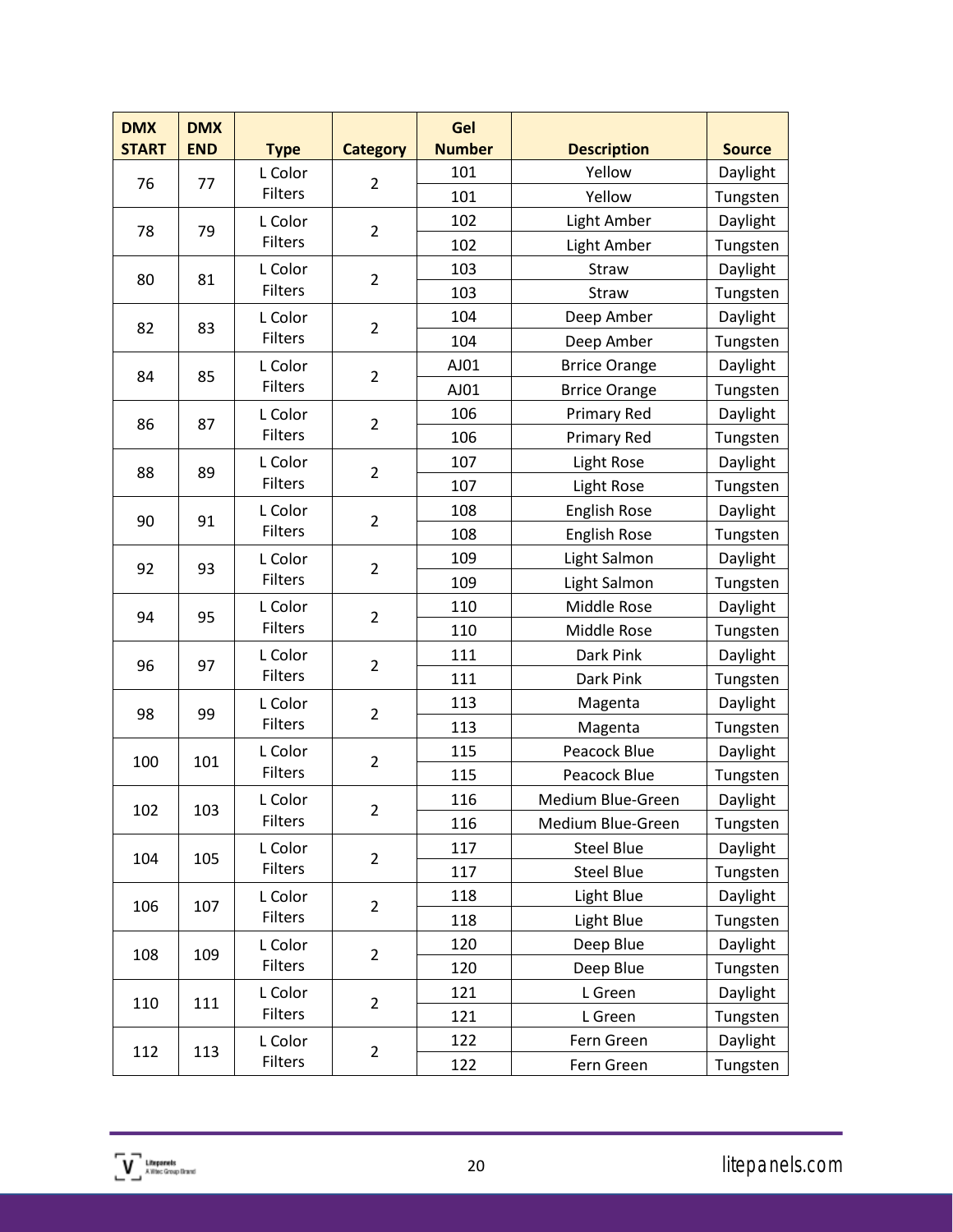| <b>DMX</b><br><b>START</b> | <b>DMX</b><br><b>END</b> | <b>Type</b>    | <b>Category</b>       | Gel<br><b>Number</b> | <b>Description</b> | <b>Source</b>  |          |
|----------------------------|--------------------------|----------------|-----------------------|----------------------|--------------------|----------------|----------|
|                            |                          | L Color        |                       | 124                  | Dark Green         | Daylight       |          |
| 114                        | 115                      | Filters        | $\overline{2}$        | 124                  | Dark Green         | Tungsten       |          |
|                            |                          | L Color        |                       | 127                  | <b>Smokey Pink</b> | Daylight       |          |
| 116                        | 117                      | <b>Filters</b> | $\overline{2}$        | 127                  | <b>Smokey Pink</b> | Tungsten       |          |
|                            |                          | L Color        |                       | 128                  | <b>Bright Pink</b> | Daylight       |          |
| 118                        | 119                      | <b>Filters</b> | $\overline{2}$        | 128                  | <b>Bright Pink</b> | Tungsten       |          |
|                            | 121                      | L Color        |                       | 131                  | Marine Blue        | Daylight       |          |
| 120                        |                          | <b>Filters</b> | $\overline{2}$        | 131                  | Marine Blue        | Tungsten       |          |
| 122                        | 123                      | L Color        | $\overline{2}$        | 134                  | Golden Amber       | Daylight       |          |
|                            |                          | Filters        |                       | 134                  | Golden Amber       | Tungsten       |          |
| 124                        | 125                      | L Color        | $\overline{2}$        | 135                  | Deep Golden Amber  | Daylight       |          |
|                            |                          | Filters        |                       | 135                  | Deep Golden Amber  | Tungsten       |          |
| 126                        | 127                      | L Color        | $\overline{2}$        | 136                  | Pale Lavender      | Daylight       |          |
|                            |                          | Filters        |                       | 136                  | Pale Lavender      | Tungsten       |          |
| 128                        | 129                      | L Color        | $\overline{2}$        | 137                  | Special Lavender   | Daylight       |          |
|                            |                          | <b>Filters</b> |                       | 137                  | Special Lavender   | Tungsten       |          |
| 130                        | 131                      | L Color        | $\overline{2}$        | 138                  | Pale Green         | Daylight       |          |
|                            |                          | <b>Filters</b> |                       | 138                  | Pale Green         | Tungsten       |          |
| 132                        | 133                      | L Color        | $\overline{2}$        | 140                  | <b>Summer Blue</b> | Daylight       |          |
|                            |                          | Filters        |                       | 140                  | Summer Blue        | Tungsten       |          |
| 134                        | 135                      | L Color        | $\overline{2}$        | 142                  | Pale Violet        | Daylight       |          |
|                            |                          | <b>Filters</b> |                       | 142                  | Pale Violet        | Tungsten       |          |
| 136                        |                          | L Color        | $\overline{2}$<br>137 |                      | 143                | Pale Navy Blue | Daylight |
|                            |                          | Filters        |                       | 143                  | Pale Navy Blue     | Tungsten       |          |
| 138                        | 139                      | L Color        | $\overline{2}$        | 144                  | No Color Blue      | Daylight       |          |
|                            |                          | Filters        |                       | 144                  | No Color Blue      | Tungsten       |          |
| 140                        | 141                      | L Color        |                       | 147                  | Apricot            | Daylight       |          |
|                            |                          | <b>Filters</b> | 2                     | 147                  | Apricot            | Tungsten       |          |
| 142                        | 143                      | L Color        | $\overline{2}$        | 148                  | <b>Bright Rose</b> | Daylight       |          |
|                            |                          | <b>Filters</b> |                       | 148                  | <b>Bright Rose</b> | Tungsten       |          |
| 144                        | 145                      | L Color        | $\overline{2}$        | 151                  | <b>Gold Tint</b>   | Daylight       |          |
|                            |                          | Filters        |                       | 151                  | <b>Gold Tint</b>   | Tungsten       |          |
| 146                        | 147                      | L Color        | $\overline{2}$        | 152                  | Pale Gold          | Daylight       |          |
|                            |                          | <b>Filters</b> |                       | 152                  | Pale Gold          | Tungsten       |          |
| 148                        | 149                      | L Color        | $\overline{2}$        | 153                  | Pale Salmon        | Daylight       |          |
|                            |                          | Filters        |                       | 153                  | Pale Salmon        | Tungsten       |          |
| 150                        | 151                      | L Color        | $\overline{2}$        | 154                  | Pale Rose Pink     | Daylight       |          |
|                            |                          | <b>Filters</b> |                       | 154                  | Pale Rose Pink     | Tungsten       |          |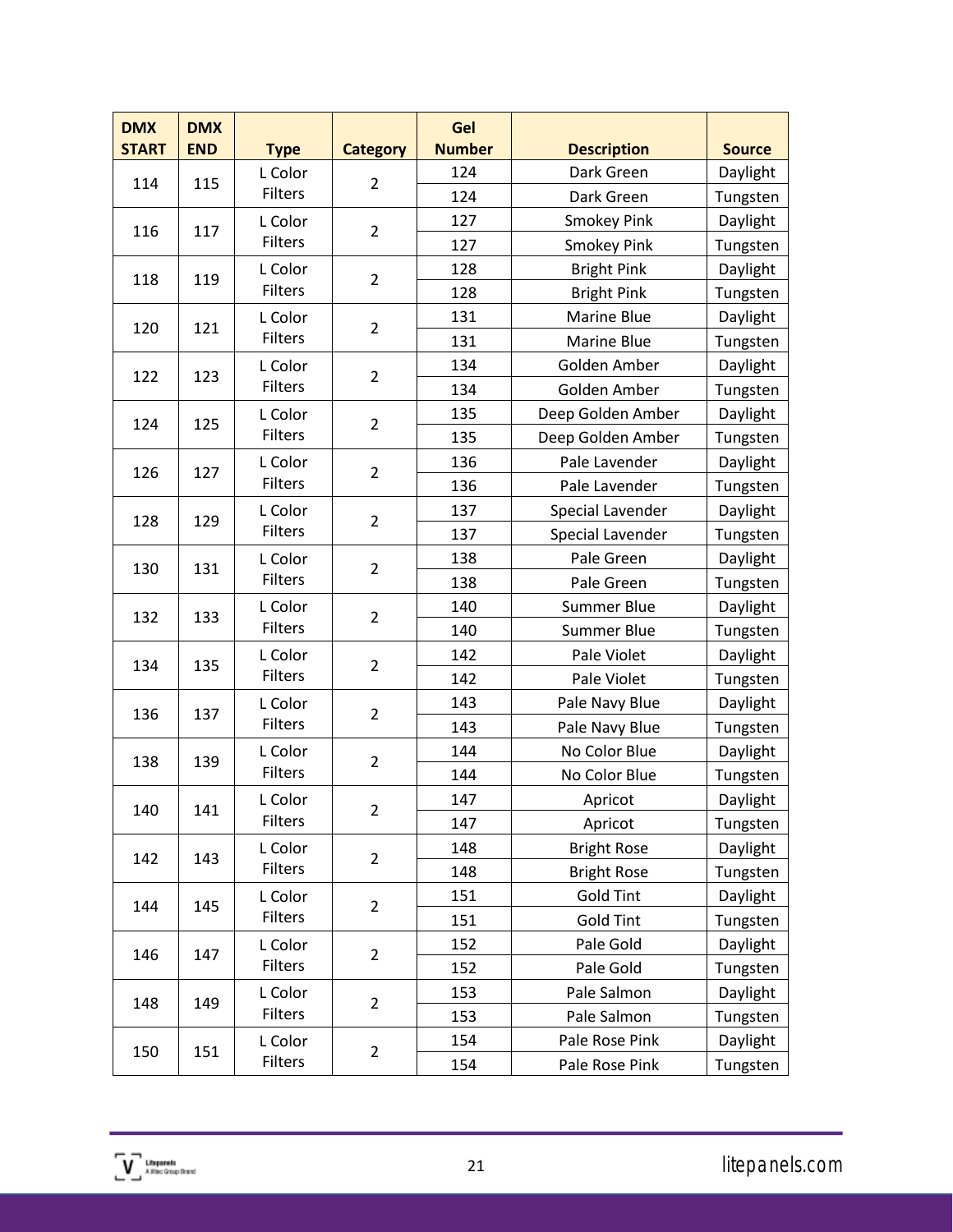| <b>DMX</b><br><b>START</b> | <b>DMX</b><br><b>END</b> | <b>Type</b>               | <b>Category</b> | Gel<br><b>Number</b> | <b>Description</b>   | <b>Source</b> |
|----------------------------|--------------------------|---------------------------|-----------------|----------------------|----------------------|---------------|
|                            |                          | L Color                   |                 | 156                  | Chocolate            | Daylight      |
| 152                        | 153                      | Filters                   | $\overline{2}$  | 156                  | Chocolate            | Tungsten      |
|                            |                          | L Color                   |                 | 157                  | Pink                 | Daylight      |
| 154                        | 155                      | <b>Filters</b>            | $\overline{2}$  | 157                  | Pink                 | Tungsten      |
|                            |                          | L Color                   |                 | 159                  | No Color Straw       | Daylight      |
| 156                        | 157                      | <b>Filters</b>            | $\overline{2}$  | 159                  | No Color Straw       | Tungsten      |
|                            |                          | L Color                   |                 | 161                  | Slate Blue           | Daylight      |
| 158                        | 159                      | <b>Filters</b>            | $\overline{2}$  | 161                  | Slate Blue           | Tungsten      |
|                            |                          | L Color                   | $\overline{2}$  | 162                  | <b>Bastard Amber</b> | Daylight      |
| 160                        | 161                      | Filters                   |                 | 162                  | <b>Bastard Amber</b> | Tungsten      |
|                            | 163                      | L Color                   | $\overline{2}$  | 164                  | Flame Red            | Daylight      |
| 162                        |                          | Filters                   |                 | 164                  | <b>Flame Red</b>     | Tungsten      |
| 164                        | 165                      | L Color                   | $\overline{2}$  | 165                  | Daylight Blue        | Daylight      |
|                            |                          | <b>Filters</b>            |                 | 165                  | Daylight Blue        | Tungsten      |
|                            |                          | L Color                   |                 | 169                  | <b>Lilac Tint</b>    | Daylight      |
| 166                        | 167                      | <b>Filters</b>            | $\overline{2}$  | 169                  | <b>Lilac Tint</b>    | Tungsten      |
|                            | 169                      | L Color                   | $\overline{2}$  | 170                  | Deep Lavender        | Daylight      |
| 168                        |                          | <b>Filters</b>            |                 | 170                  | Deep Lavender        | Tungsten      |
| 170                        |                          | L Color<br>171<br>Filters | $\overline{2}$  | 174                  | Dark Steel Blue      | Daylight      |
|                            |                          |                           |                 | 174                  | Dark Steel Blue      | Tungsten      |
| 172                        | 173                      | L Color                   | $\overline{2}$  | 176                  | Loving Amber         | Daylight      |
|                            |                          | <b>Filters</b>            |                 | 176                  | Loving Amber         | Tungsten      |
| 174                        | 175                      | L Color                   | $\overline{2}$  | 180                  | Dark Lavender        | Daylight      |
|                            |                          | Filters                   |                 | 180                  | Dark Lavender        | Tungsten      |
| 176                        | 177                      | L Color                   | $\overline{2}$  | 182                  | Light Red            | Daylight      |
|                            |                          | Filters                   |                 | 182                  | Light Red            | Tungsten      |
| 178                        | 179                      | L Color                   |                 | 192                  | <b>Flesh Pink</b>    | Daylight      |
|                            |                          | <b>Filters</b>            | 2               | 192                  | Flesh Pink           | Tungsten      |
| 180                        | 181                      | L Color                   | $\overline{2}$  | 194                  | Surprise Pink        | Daylight      |
|                            |                          | <b>Filters</b>            |                 | 194                  | Surprise Pink        | Tungsten      |
| 182                        | 183                      | L Color                   | $\overline{2}$  | 195                  | Zenith Blue          | Daylight      |
|                            |                          | <b>Filters</b>            |                 | 195                  | Zenith Blue          | Tungsten      |
| 184                        | 185                      | L Color                   | $\overline{2}$  | 196                  | <b>True Blue</b>     | Daylight      |
|                            |                          | <b>Filters</b>            |                 | 196                  | <b>True Blue</b>     | Tungsten      |
| 186                        | 187                      | L Color                   |                 | 197                  | Alice Blue           | Daylight      |
|                            |                          | Filters                   | $\overline{2}$  | 197                  | Alice Blue           | Tungsten      |
| 188                        | 189                      | L Color                   | $\overline{2}$  | 198                  | Palace Blue          | Daylight      |
|                            |                          | <b>Filters</b>            |                 | 198                  | Palace Blue          | Tungsten      |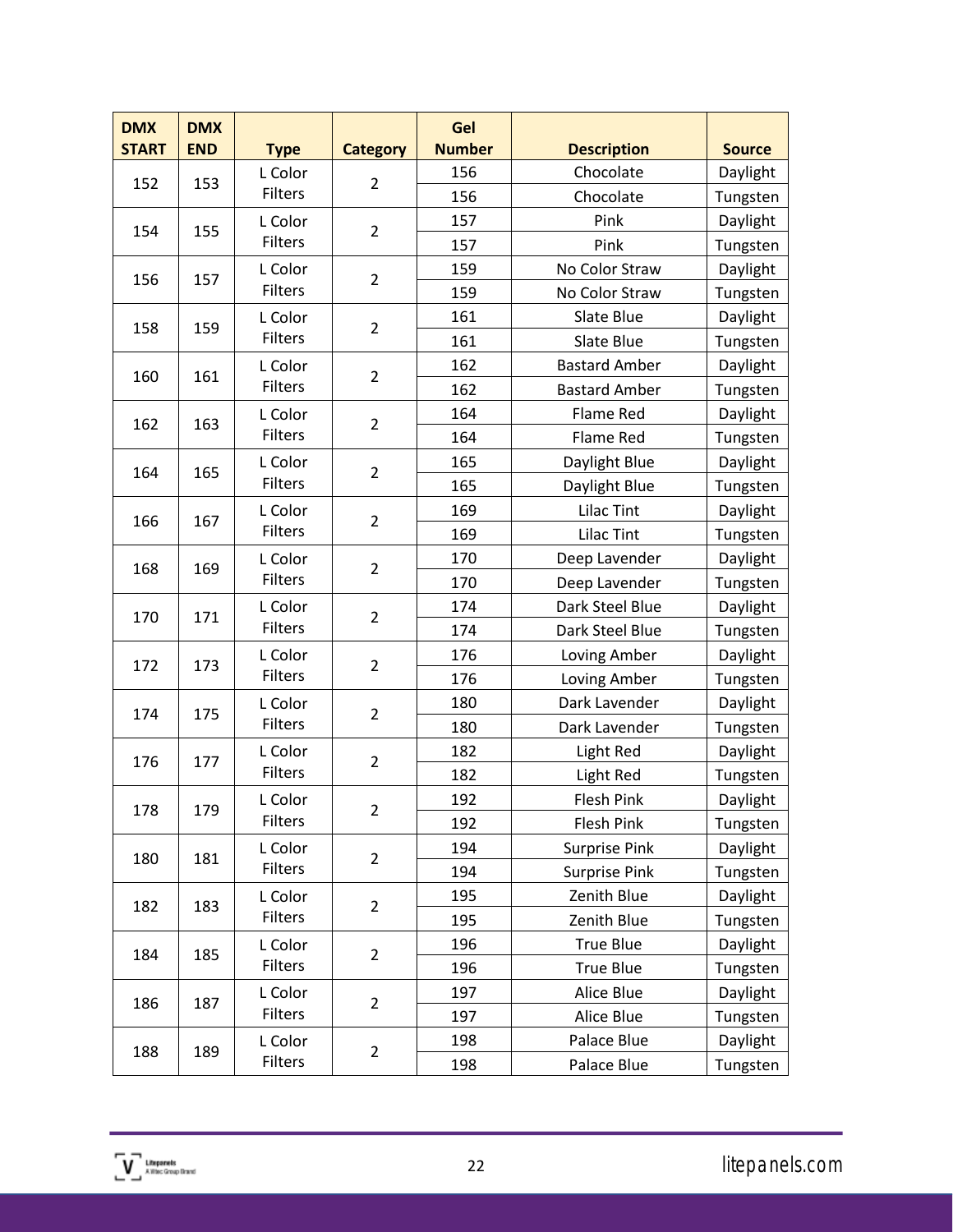| <b>DMX</b><br><b>START</b> | <b>DMX</b><br><b>END</b> | <b>Type</b>    | Category | Gel<br><b>Number</b> | <b>Description</b> | <b>Source</b> |
|----------------------------|--------------------------|----------------|----------|----------------------|--------------------|---------------|
|                            |                          | ∟ Color        |          | 199                  | <b>Regal Blue</b>  | Daylight      |
| 190                        | 191                      | <b>Filters</b> |          | 199                  | <b>Regal Blue</b>  | Tungsten      |

| 0              | $\mathbf{1}$   | L 600         | 3 | 600 | <b>Arctic White</b>    | Daylight |
|----------------|----------------|---------------|---|-----|------------------------|----------|
|                |                | <b>Series</b> |   | 600 | <b>Arctic White</b>    | Tungsten |
| $\overline{2}$ | 3              | L 600         | 3 | 601 | Silver                 | Daylight |
|                |                | Series        |   | 601 | Silver                 | Tungsten |
| 4              | 5              | L 600         | 3 | 602 | Platinum               | Daylight |
|                |                | Series        |   | 602 | Platinum               | Tungsten |
| 6              | $\overline{7}$ | L 600         | 3 | 603 | Moonlight White        | Daylight |
|                |                | Series        |   | 603 | Moonlight White        | Tungsten |
| 8              | 9              | L 600         | 3 | 604 | Full CT85              | Daylight |
|                |                | <b>Series</b> |   | 604 | Full CT85              | Tungsten |
| 10             | 11             | L 600         | 3 | 650 | <b>Industry Sodium</b> | Daylight |
|                |                | Series        |   | 650 | <b>Industry Sodium</b> | Tungsten |
| 12             | 13             | L 600         | 3 | 651 | HI Sodium              | Daylight |
|                |                | Series        |   | 651 | HI Sodium              | Tungsten |
| 14             | 15             | L 600         | 3 | 652 | Urban Sodium           | Daylight |
|                |                | Series        |   | 652 | Urban Sodium           | Tungsten |
| 16             | 17             | L 600         | 3 | 653 | LO Sodium              | Daylight |
|                |                | Series        |   | 653 | LO Sodium              | Tungsten |

| $\mathbf{0}$   | $\mathbf{1}$   | L Cosmetic<br>Filters        | 4              | 184 | Cosmetic Peach              | Daylight |
|----------------|----------------|------------------------------|----------------|-----|-----------------------------|----------|
|                |                |                              |                | 184 | Cosmetic Peach              | Tungsten |
| $\overline{2}$ | 3              | L Cosmetic<br><b>Filters</b> | 4              | 186 | <b>Cosmetic Silver Rose</b> | Daylight |
|                |                |                              |                | 186 | <b>Cosmetic Silver Rose</b> | Tungsten |
| 4              | 5              | L Cosmetic                   | $\overline{4}$ | 187 | <b>Cosmetic Rouge</b>       | Daylight |
|                |                | <b>Filters</b>               |                | 187 | <b>Cosmetic Rouge</b>       | Tungsten |
|                | $\overline{7}$ | L Cosmetic<br><b>Filters</b> | 4              | 188 | Cosmetic Highlight          | Daylight |
| 6              |                |                              |                | 188 | Cosmetic Highlight          | Tungsten |
| 8              | 9              | L Cosmetic                   | 4              | 189 | <b>Cosmetic Silver Moss</b> | Daylight |
|                |                | <b>Filters</b>               |                | 189 | <b>Cosmetic Silver Moss</b> | Tungsten |
| 10             |                | L Cosmetic<br>11<br>Filters  | $\overline{4}$ | 191 | Cosmetic Aqua Blue          | Daylight |
|                |                |                              |                | 191 | Cosmetic Aqua Blue          | Tungsten |
|                | 13             | L Cosmetic<br><b>Filters</b> | 4              | 705 | <b>Lily Frost</b>           | Daylight |
| 12             |                |                              |                | 705 | Lily Frost                  | Tungsten |
| 14             | 15             | L Cosmetic<br><b>Filters</b> | 4              | 717 | <b>Shanklin Frost</b>       | Daylight |
|                |                |                              |                | 717 | <b>Shanklin Frost</b>       | Tungsten |

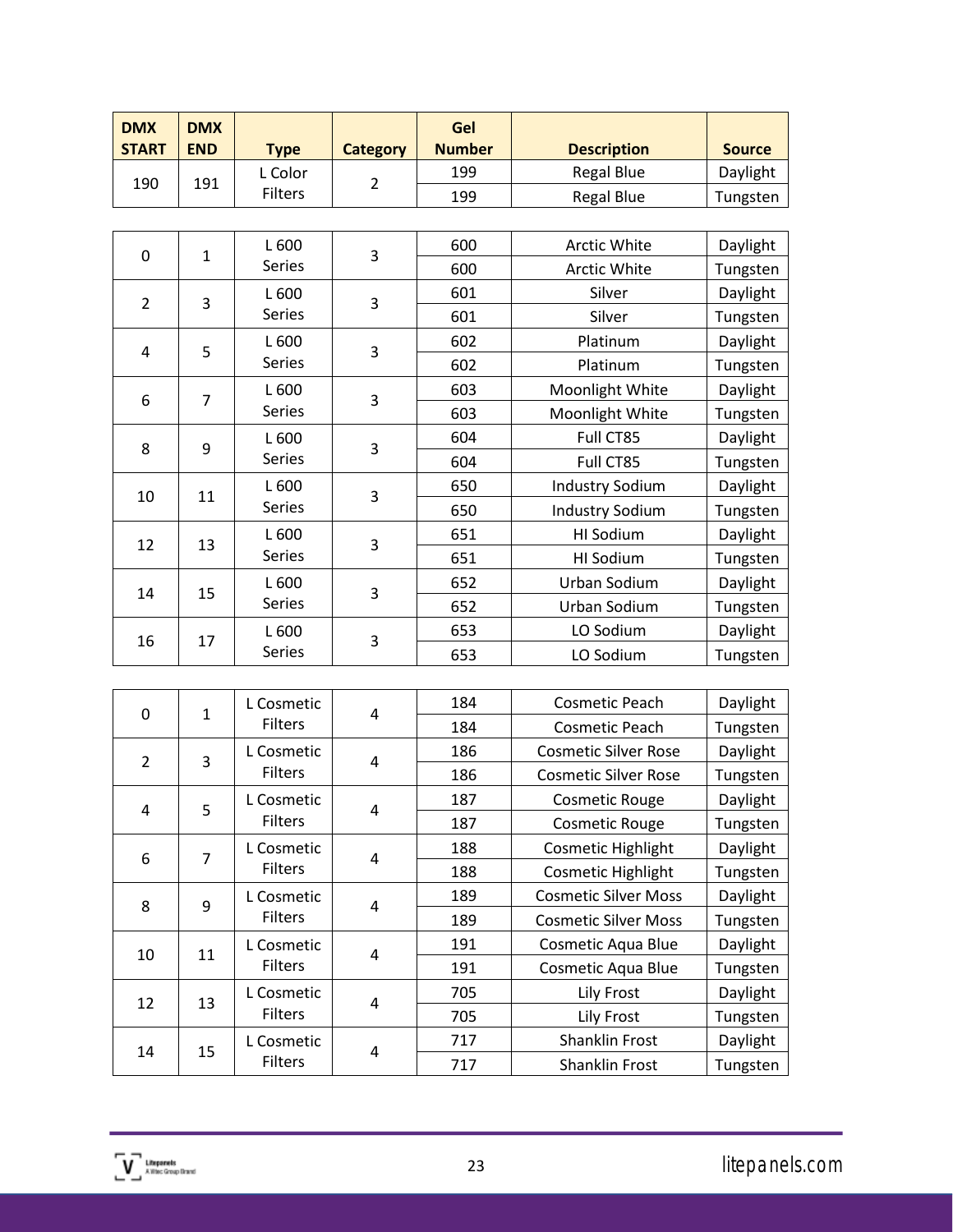| <b>DMX</b><br><b>START</b> | <b>DMX</b><br><b>END</b> | <b>Type</b>                  | <b>Category</b> | Gel<br><b>Number</b> | <b>Description</b>         | <b>Source</b> |
|----------------------------|--------------------------|------------------------------|-----------------|----------------------|----------------------------|---------------|
|                            | 17                       | L Cosmetic                   | 4               | 718                  | <b>Half Shanklin Frost</b> | Daylight      |
| 16                         |                          | <b>Filters</b>               |                 | 718                  | <b>Half Shanklin Frost</b> | Tungsten      |
| 18                         | 19                       | L Cosmetic                   | 4               | 749                  | Hampshire Rose             | Daylight      |
|                            |                          | <b>Filters</b>               |                 | 749                  | Hampshire Rose             | Tungsten      |
| 20                         | 21                       | L Cosmetic<br><b>Filters</b> | 4               | 774                  | Soft Amber Key 1           | Daylight      |
|                            |                          |                              |                 | 774                  | Soft Amber Key 1           | Tungsten      |
| 22                         | 23                       | L Cosmetic<br><b>Filters</b> | 4               | 775                  | Soft Amber Key 2           | Daylight      |
|                            |                          |                              |                 | 775                  | Soft Amber Key 2           | Tungsten      |
| 24                         | 25                       | L Cosmetic                   |                 | 791                  | <b>Moroccan Frost</b>      | Daylight      |
|                            |                          | <b>Filters</b>               | 4               | 791                  | <b>Moroccan Frost</b>      | Tungsten      |

| 0              | $\mathbf{1}$   | L 700                 | 5 | 700 | Perfect Lavender         | Daylight |
|----------------|----------------|-----------------------|---|-----|--------------------------|----------|
|                |                | Series                |   | 700 | Perfect Lavender         | Tungsten |
| $\overline{2}$ | 3              | L 700                 | 5 | 701 | Provence                 | Daylight |
|                |                | Series                |   | 701 | Provence                 | Tungsten |
| 4              | 5              | L 700                 | 5 | 702 | Special Pale Lavender    | Daylight |
|                |                | Series                |   | 702 | Special Pale Lavender    | Tungsten |
| 6              | $\overline{7}$ | L 700                 | 5 | 703 | Cold Lavender            | Daylight |
|                |                | <b>Series</b>         |   | 703 | Cold Lavender            | Tungsten |
| 8              | 9              | L 700                 | 5 | 704 | Lily                     | Daylight |
|                |                | <b>Series</b>         |   | 704 | Lily                     | Tungsten |
| 10             | 11             | L 700                 | 5 | 706 | King Fals Lavender       | Daylight |
|                |                | <b>Series</b>         |   | 706 | King Fals Lavender       | Tungsten |
| 12             | 13             | L 700                 | 5 | 708 | Cool Lavender            | Daylight |
|                |                | Series                |   | 708 | Cool Lavender            | Tungsten |
| 14             | 15             | L 700                 | 5 | 709 | <b>Electric Lilac</b>    | Daylight |
|                |                | <b>Series</b>         |   | 709 | <b>Electric Lilac</b>    | Tungsten |
| 16             | 17             | L 700                 | 5 | 710 | <b>Spir Special Blue</b> | Daylight |
|                |                | <b>Series</b>         |   | 710 | <b>Spir Special Blue</b> | Tungsten |
| 18             | 19             | L 700                 | 5 | 711 | Cold Blue                | Daylight |
|                |                | Series                |   | 711 | Cold Blue                | Tungsten |
| 20             |                | L 700<br>21<br>Series | 5 | 712 | <b>Bedford Blue</b>      | Daylight |
|                |                |                       |   | 712 | <b>Bedford Blue</b>      | Tungsten |
| 22             | 23             | L 700                 | 5 | 713 | J. Winter Blue           | Daylight |
|                |                | Series                |   | 713 | J. Winter Blue           | Tungsten |
| 24             | 25             | L 700                 | 5 | 714 | <b>Elysian Blue</b>      | Daylight |
|                |                | Series                |   | 714 | <b>Elysian Blue</b>      | Tungsten |
| 26             | 27             | L 700                 | 5 | 715 | Cabana Blue              | Daylight |
|                |                | <b>Series</b>         |   | 715 | Cabana Blue              | Tungsten |
|                |                |                       |   |     |                          |          |

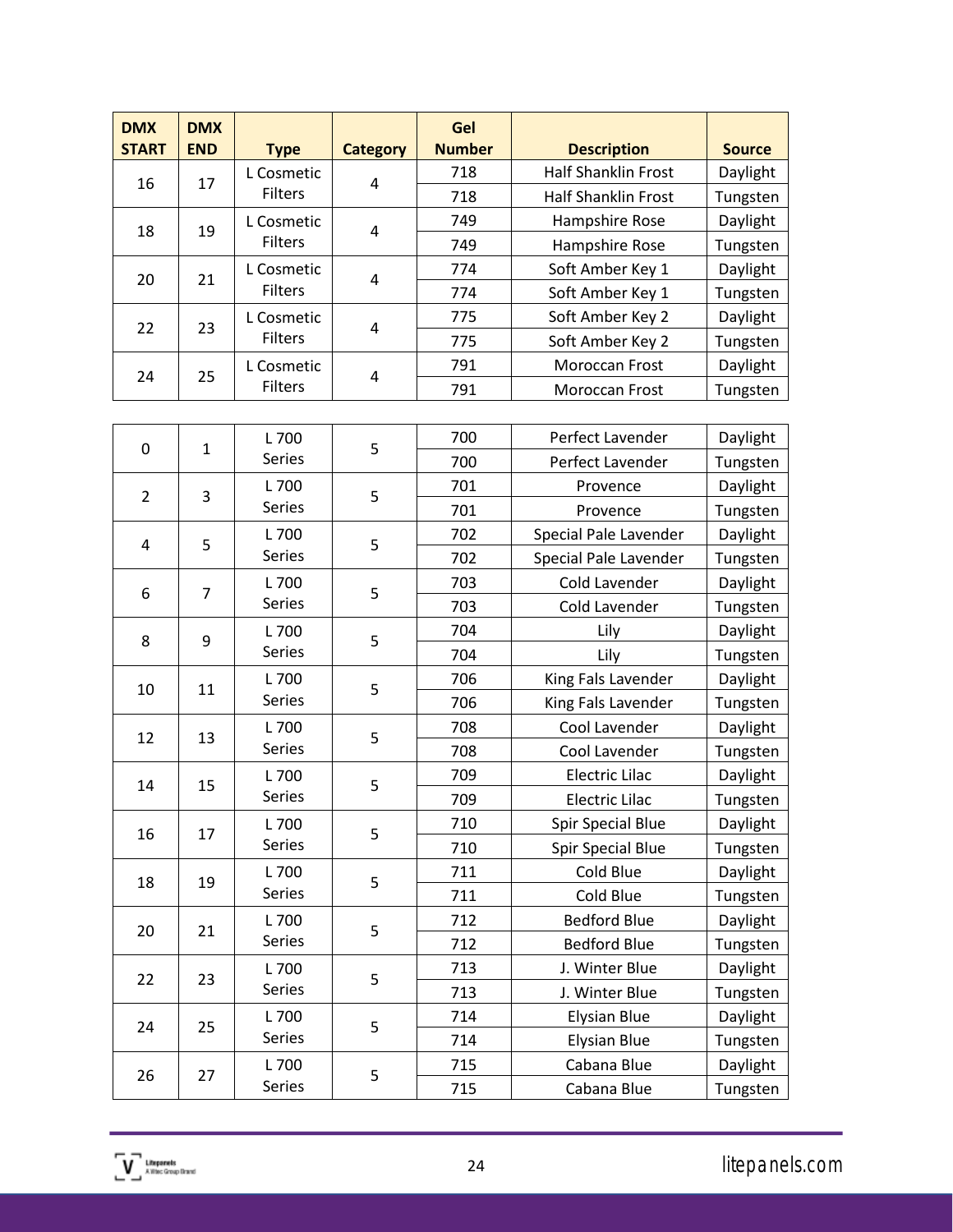| <b>DMX</b><br><b>START</b> | <b>DMX</b><br><b>END</b> | <b>Type</b>          | <b>Category</b> | Gel<br><b>Number</b> | <b>Description</b>    | <b>Source</b> |
|----------------------------|--------------------------|----------------------|-----------------|----------------------|-----------------------|---------------|
|                            |                          | L 700                |                 | 716                  | Mikkel Blue           | Daylight      |
| 28                         | 29                       | Series               | 5               | 716                  | Mikkel Blue           | Tungsten      |
|                            |                          | L 700                |                 | 719                  | Colour Wash Blue      | Daylight      |
| 30                         | 31                       | Series               | 5               | 719                  | Colour Wash Blue      | Tungsten      |
|                            |                          | L 700                |                 | 721                  | <b>Berry Blue</b>     | Daylight      |
| 32                         | 33                       | Series               | 5               | 721                  | <b>Berry Blue</b>     | Tungsten      |
|                            |                          | L 700                |                 | 723                  | Virgin Blue           | Daylight      |
| 34                         | 35                       | Series               | 5               | 723                  | Virgin Blue           | Tungsten      |
|                            |                          | L 700                |                 | 724                  | Ocean Blue            | Daylight      |
| 36                         | 37                       | Series               | 5               | 724                  | Ocean Blue            | Tungsten      |
|                            |                          | L 700                | 5               | 725                  | Old Steel Blue        | Daylight      |
| 38                         | 39                       | Series               |                 | 725                  | Old Steel Blue        | Tungsten      |
|                            |                          | L 700                | 5               | 728                  | <b>Steel Green</b>    | Daylight      |
| 40                         | 41                       | Series               |                 | 728                  | <b>Steel Green</b>    | Tungsten      |
| 42                         | 43                       | L 700                |                 | 730                  | Liberty Green         | Daylight      |
|                            |                          | Series               | 5               | 730                  | Liberty Green         | Tungsten      |
| 44                         |                          | L 700                |                 | 731                  | Dirty Ice             | Daylight      |
|                            | 45                       | Series               | 5               | 731                  | Dirty Ice             | Tungsten      |
| 46                         | 47                       | L 700                | 5               | 733                  | Damp Squib            | Daylight      |
|                            |                          | Series               |                 | 733                  | Damp Squib            | Tungsten      |
| 48                         | 49                       | L 700                | 5               | 738                  | <b>JAS Green</b>      | Daylight      |
|                            |                          | Series               |                 | 738                  | <b>JAS Green</b>      | Tungsten      |
| 50                         | 51                       | L 700                | 5               | 740                  | Aurora Borealis Green | Daylight      |
|                            |                          | Series               |                 | 740                  | Aurora Borealis Green | Tungsten      |
| 52                         | 53                       | L 700                | 5               | 742                  | <b>Bram Brown</b>     | Daylight      |
|                            |                          | Series               |                 | 742                  | <b>Bram Brown</b>     | Tungsten      |
| 54                         | 55                       | L 700                | 5               | 744                  | Dirty White           | Daylight      |
|                            |                          | Series               |                 | 744                  | Dirty White           | Tungsten      |
| 56                         | 57                       | L 700                | 5               | 747                  | Easy White            | Daylight      |
|                            |                          | Series               |                 | 747                  | Easy White            | Tungsten      |
| 58                         | 59                       | L 700                | 5               | 748                  | Seedy Pink            | Daylight      |
|                            |                          | Series               |                 | 748                  | Seedy Pink            | Tungsten      |
| 60                         | 61                       | L 700<br>Series      | 5               | 763                  | Wheat                 | Daylight      |
|                            |                          |                      |                 | 763                  | Wheat                 | Tungsten      |
| 62                         | 63                       | L 700<br>5<br>Series |                 | 764                  | Sun Colour Straw      | Daylight      |
|                            |                          |                      |                 | 764                  | Sun Colour Straw      | Tungsten      |
|                            | 65                       | L 700                | 5               | 765                  | Yellow                | Daylight      |
| 64                         |                          | Series               |                 | 765                  | Yellow                | Tungsten      |